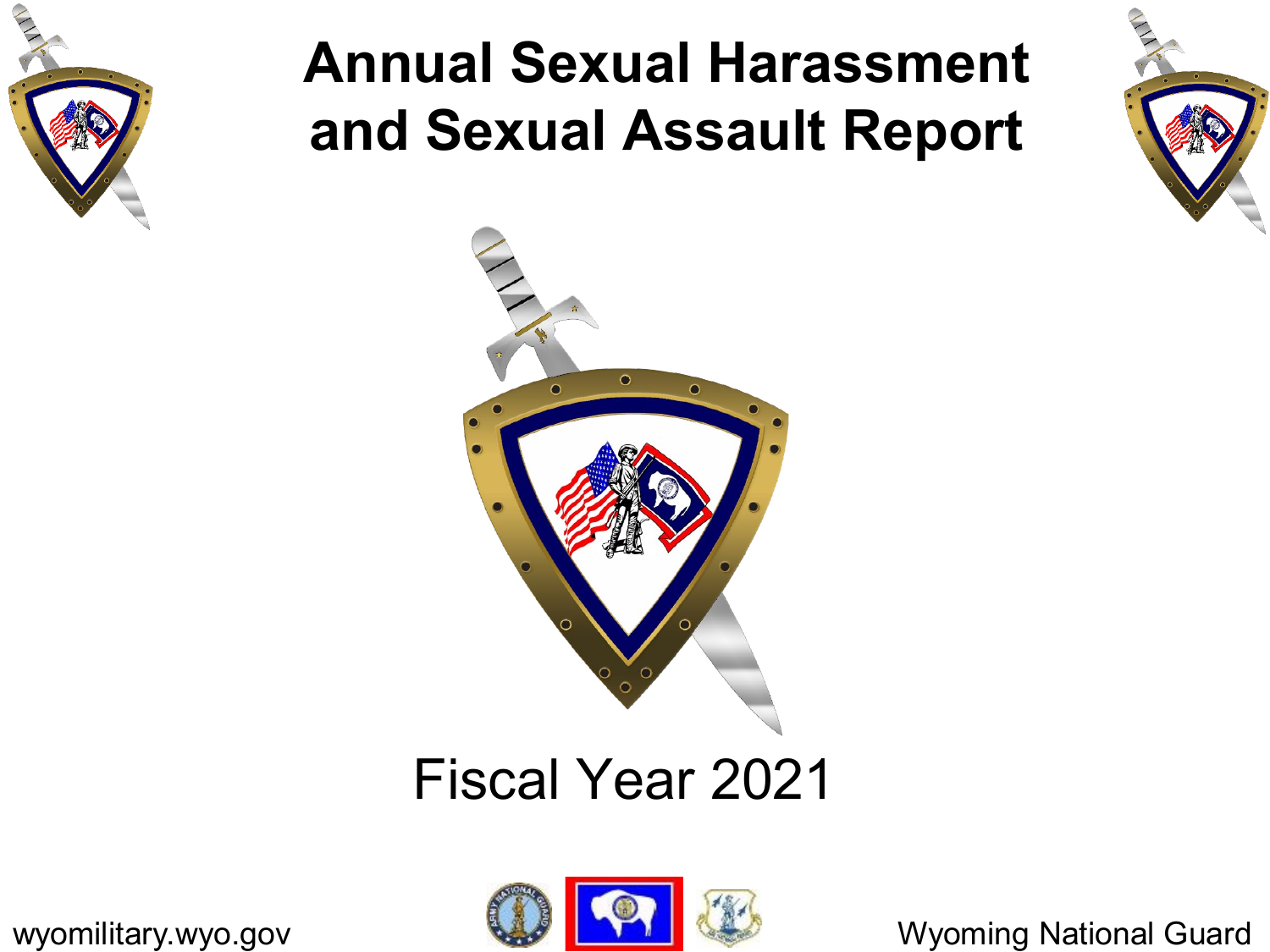

#### **Overview**



- WYMD Demographics
- Sexual Harassment
- Sexual Assault
- Required Annual Training
- Reporting Options for WYMD Employees
- 2021 Unit Climate Survey Results
- 2021 Unit Sensing Session Results
- Commander Assessments
- Possible Legislative Actions

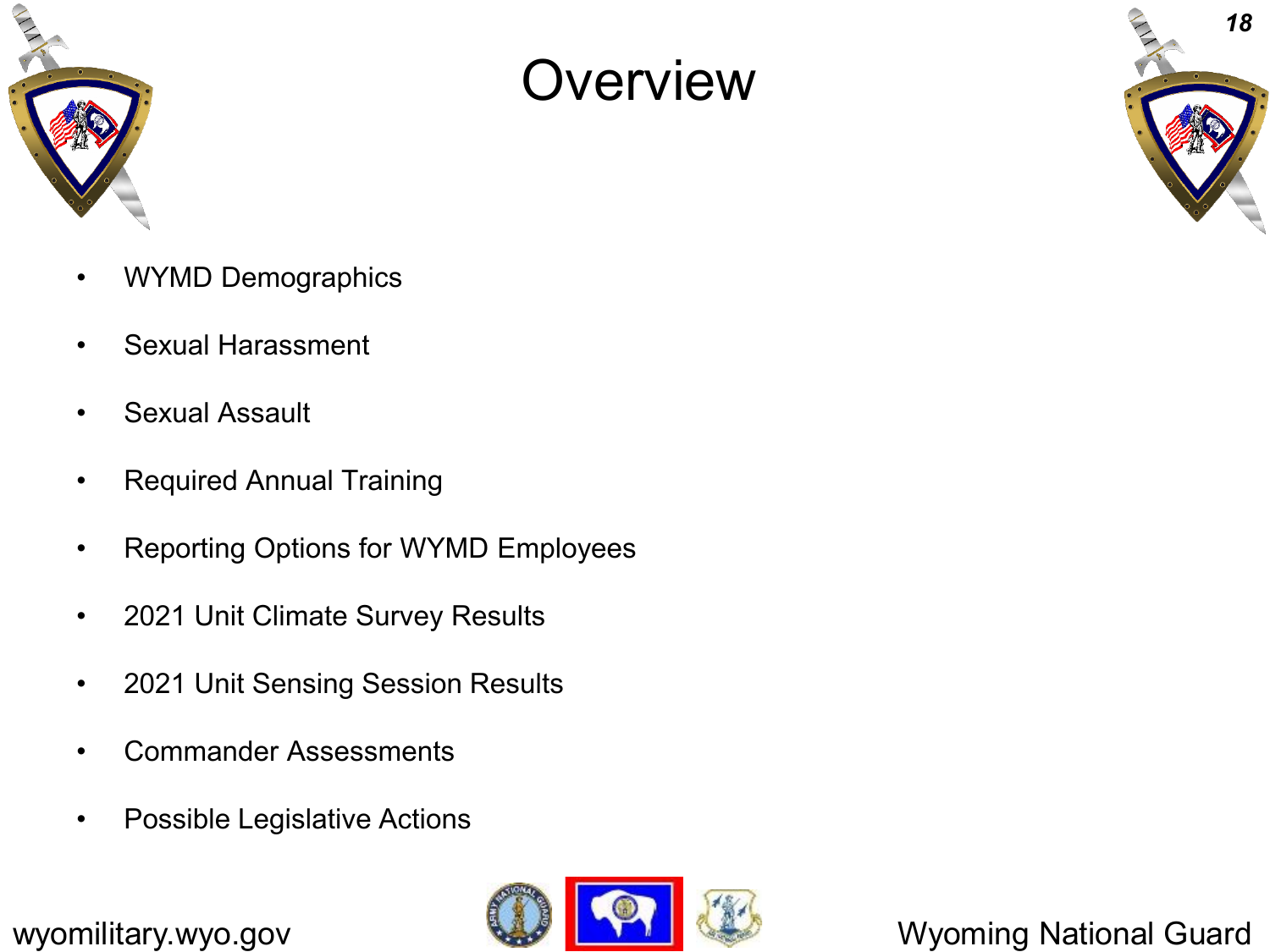

# WYMD Demographics



- WYMD Structure
	- **State Agency and state employees**: 240 State of Wyoming employees (159 male / 81 female)
	- **Federal agency and federal employees**
		- 90 Title 5 Civilian federal employees (57 male / 33 female)
		- 304 Title 32 (dual-status) federal employees (251 male / 53 female) *(NOTE: their continued federal employment requires membership in the National Guard)*
	- **Air National Guard**
		- 268 Full Time Active Guardsmen (AGRs) (196 male / 72 female)
		- 889 Part Time Drill Status Guardsmen (DSGs) (639 male / 250 female)
	- **Army National Guard**
		- 262 Full Time AGRs & Active Duty Operational Support (221 male / 41 female)
		- 1,130 Part Time M-Day Soldiers (949 male / 181 female)
- WYMD = 3,183 personnel  $(77.7\%$  male  $/$  22.3% female)
- National Guard comparison 19.7% female

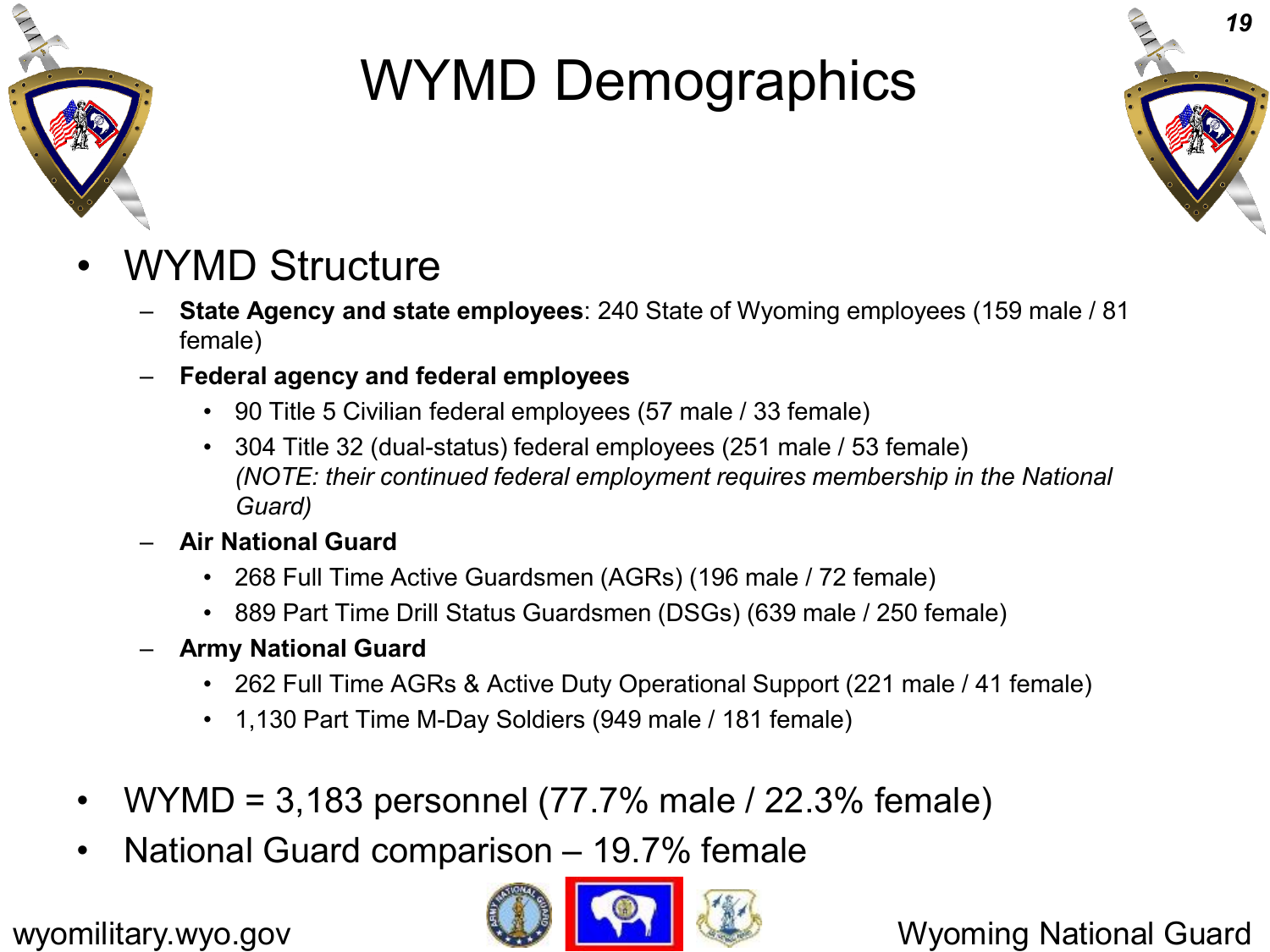

Can be addressed by the EEOC through an informal complaint and formal appeal process, if a local solution cannot be reached

Goal is to address at the lowest level by peers or supervisors

#### Sexual Harassment Definitions

SOURCE: Equal Employment Opportunity Commission (EEOC)

- Quid pro quo: "this for that"
	- Involves expressed or implied demands for sexual favors in exchange for some benefit (ie. promotion, pay raise) or to avoid some detriment (ie. termination, disciplinary action)
	- Perpetuated by someone who is in a position of power or authority over another
- Hostile Work Environment: when speech or conduct is so severe and pervasive that it creates an intimidating or demeaning environment that negatively affects a person's job performance
	- Can be perpetuated by anyone in the work environment against anyone else
	- More difficult to identify
	- Inappropriate comments and actions: examples include sexist jokes/comments, inappropriate stories, blonde jokes, hanging a swimsuit calendar in the workplace

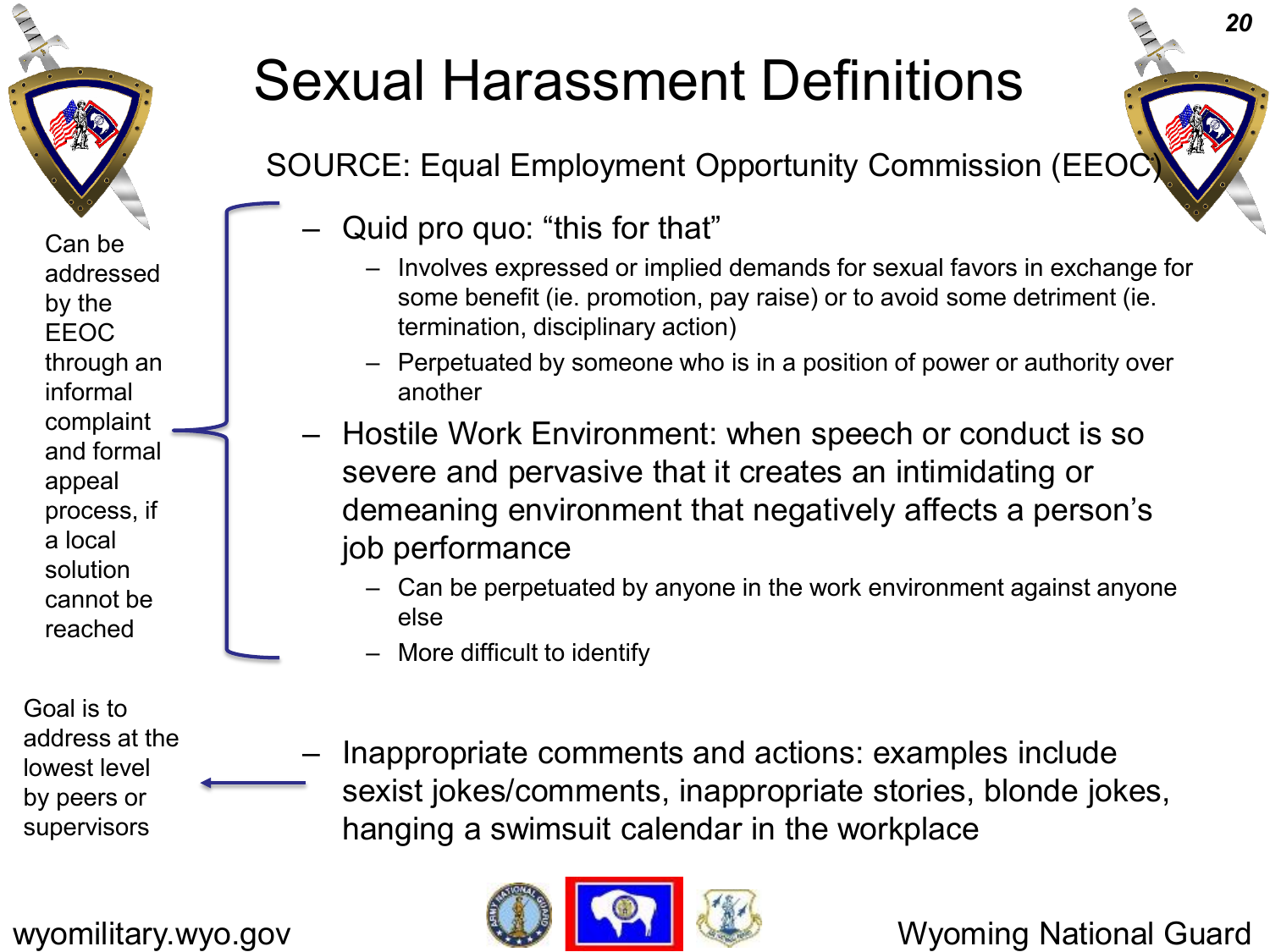

# Sexual Harassment Reports in the WYMD



#### Fiscal Year 2021 Data

- Formal complaints appealed to EEOC: **1** (hostile work environment)
- Informal complaints filed with the EO staff (State Equal Employment Manager) in the WYMD: **3** (hostile work environment)
- Concerns addressed, and reported, at the unit level: **at least 5;**  *complete number unknown because individuals and units are not required to report issues that are resolved before the complaint process*
- Trends:
	- Supervisor against subordinate
	- 2 of 5 incidents were committed by personnel not in the WYNG

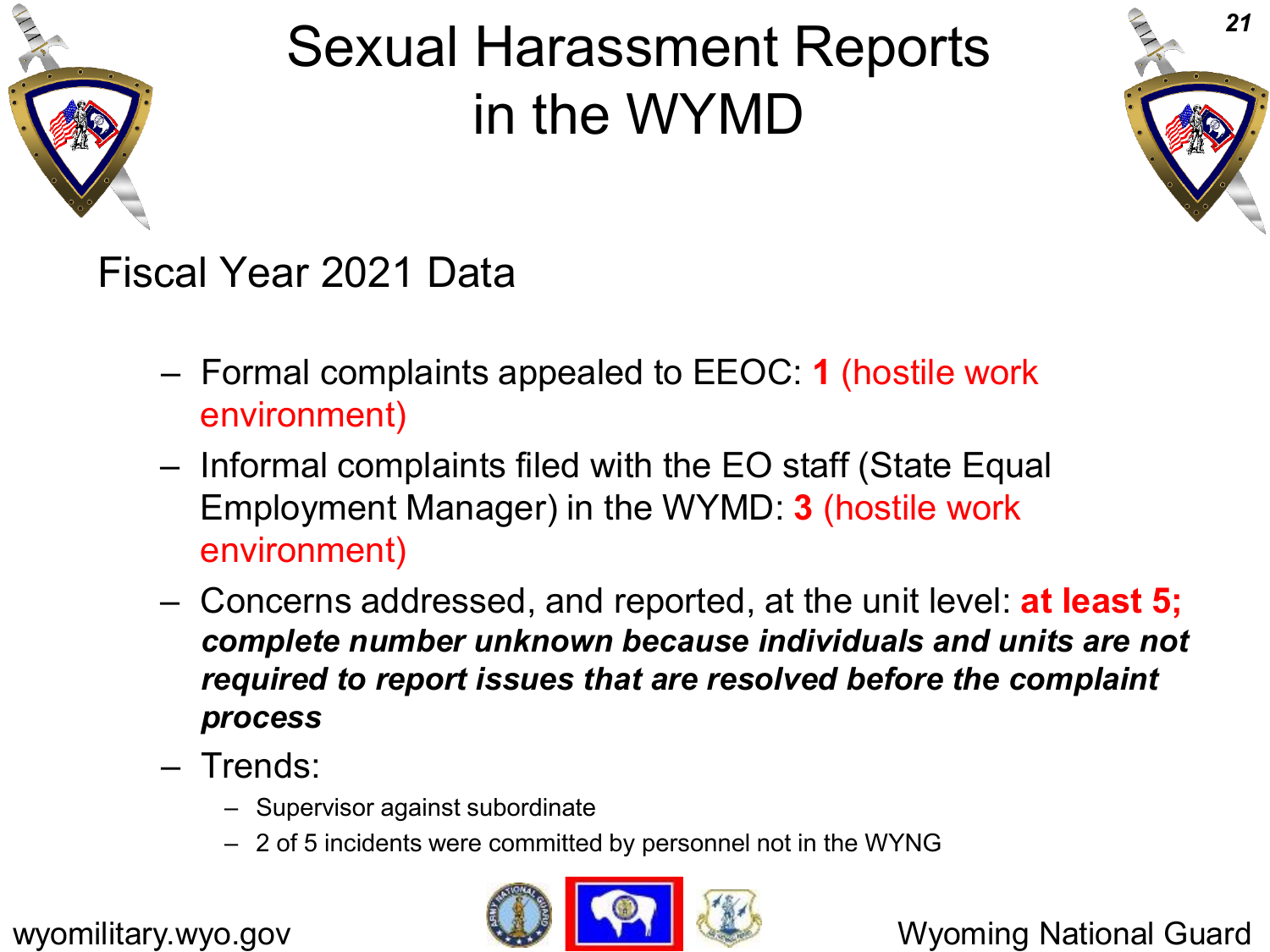

### Sexual Harassment Reports in the WYMD, cont.



| <b>Service</b> | Date of<br>Incident(s)   | <b>Incident Details</b>                                                                | <b>Actions Taken</b>                                                                                        |
|----------------|--------------------------|----------------------------------------------------------------------------------------|-------------------------------------------------------------------------------------------------------------|
| Army           | February - March<br>2021 | Sexual harassment of enlisted<br>female Soldier on DC<br>Inauguration Support mission  | Victim Advocate made contact, no<br>services requested<br>NOTE: perpetrator was not from the<br><b>WYNG</b> |
| Air            | 27 May 2021              | Inappropriate comments made<br>to enlisted Airman by supervisor                        | Investigation complete; final legal<br>review complete; offender resigned<br>from AGR program & will retire |
| Army           | 9 June 2021              | Male NCO was disrespectful to<br>a female lower enlisted Soldier<br>from another state | Command directed no contact;<br>offender complied. No further<br>issues.                                    |
| Army           | 15 June 2021             | Soldier propositioned by<br>coworker over social media app                             | Command moved victim to a<br>different work center.<br>NOTE: perpetrator was not from the<br><b>WYNG</b>    |
| Army           | <b>June 2021</b>         | Allegation of a hostile work<br>environment                                            | Investigation Report complete;<br>pending review                                                            |

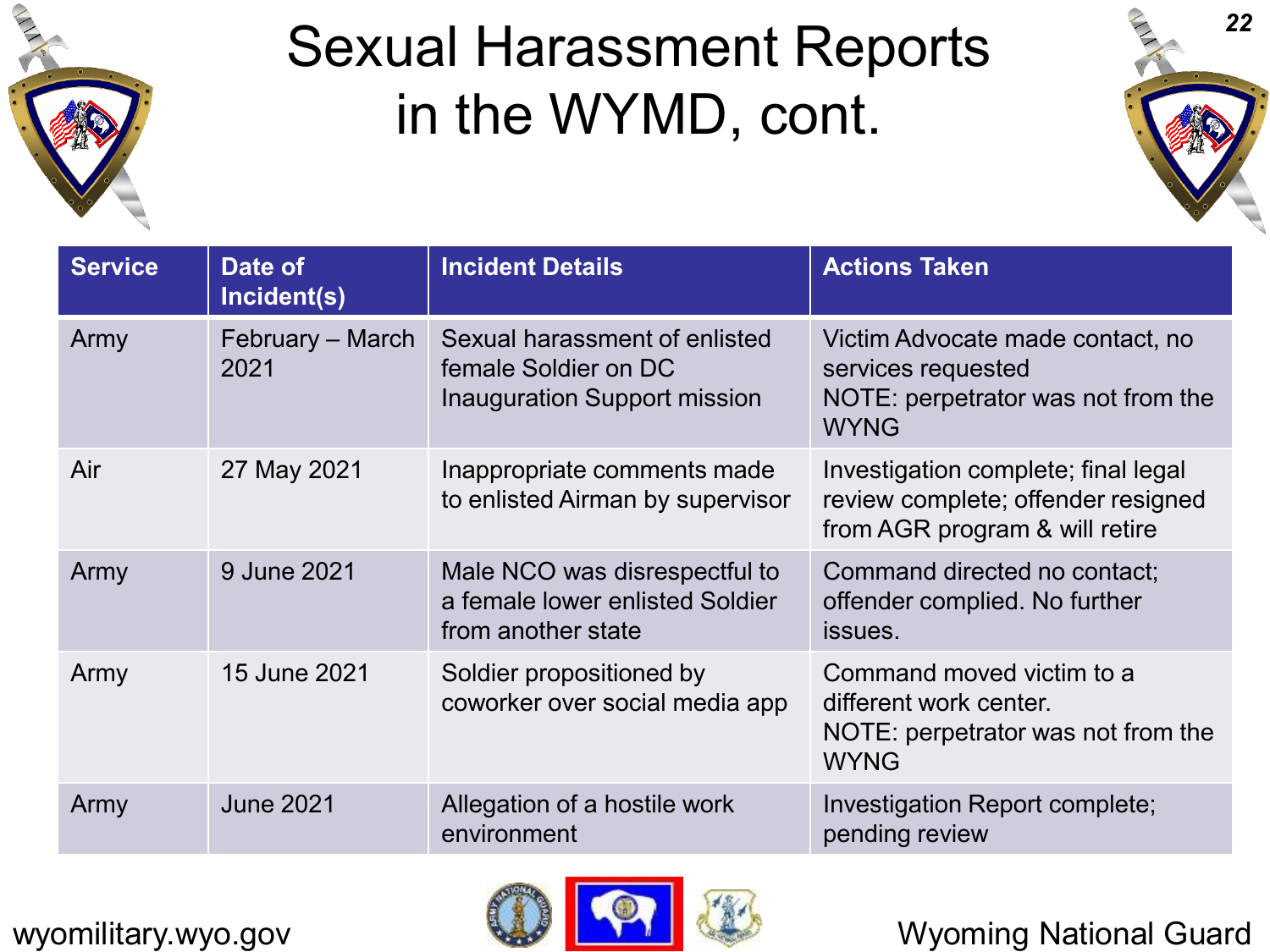

#### External Assessment



- In FY20, after assuming role as TAG, MG Porter requested an outside review of the WYANG's culture and environment as it related to the treatment of women.
- Review conducted by the South Dakota ARNG's Equal Opportunity Advisor and SD's State Equal Employment Manager with support from the Equal Opportunity Manager from F.F. Warren AFB.
- Methodology:
	- Results from the 2018 and 2019 Defense Organizational Climate Surveys were analyzed to look for differences in results by gender in the 5 Groups that make up the 153d Airlift Wing.
	- Short, direct telephone surveys were conducted with a randomly selected cross-section of current female members of the WYANG.
- Findings:
	- A review of surveys found that in the vast majority of areas and units in the WYANG, males and females responded similarly and found a positive culture and climate in the WYANG.
	- Two specific areas (Organizational Processes and Senior Leader) were highlighted as "improvement needed" in one squadron.
	- In the phone surveys, 83-88% of women reported positively on their experience, culture, and leadership in the WYANG.



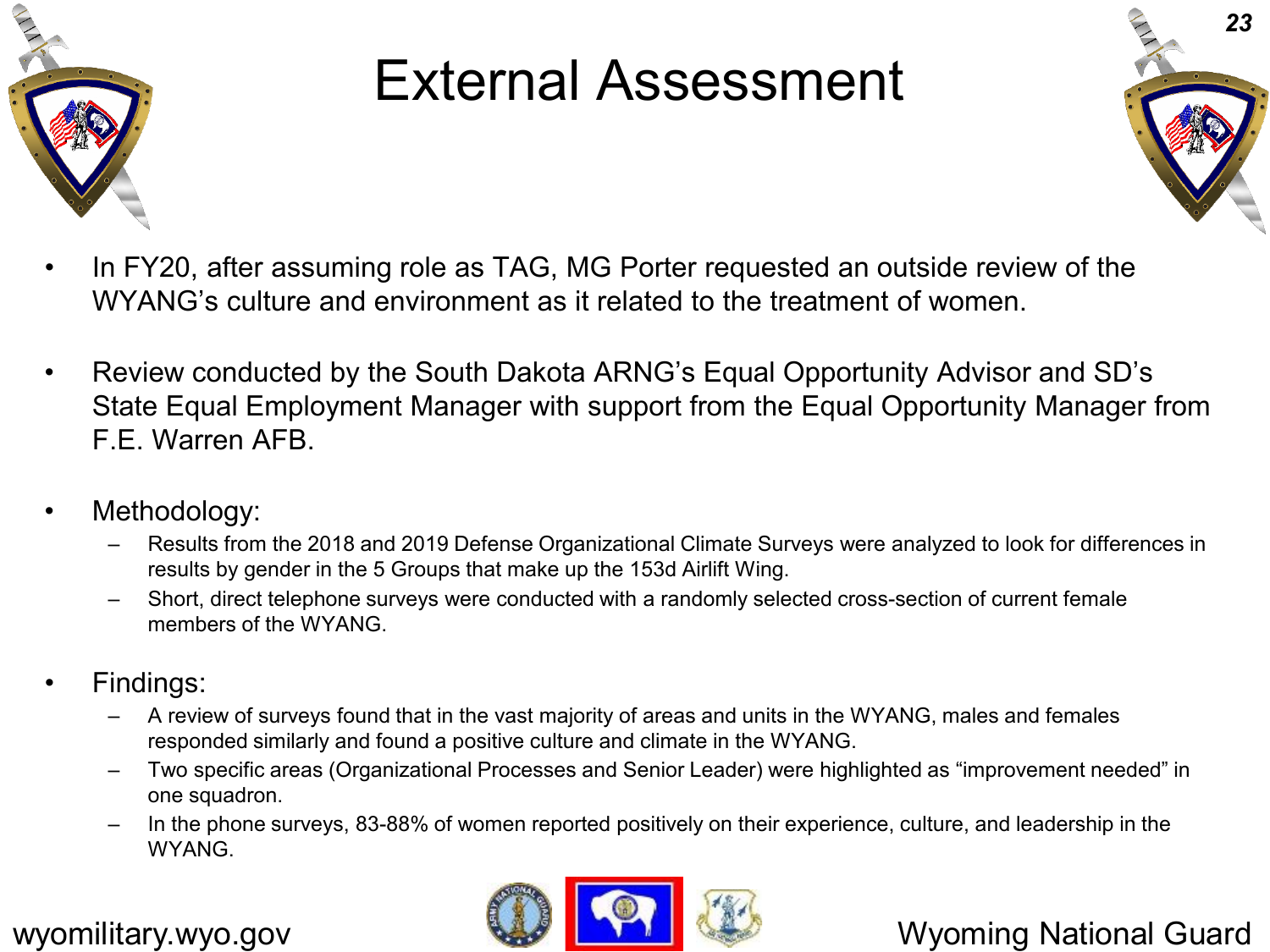

#### External Assessment, cont.



- Recommendations:
	- Action plans for the squadron with two areas of improvement identified in the climate survey
- Progress since 2019 assessment:

|                                                  | <b>2019 Climate Survey</b>            | <b>2021 Climate Survey</b>                                                                           |
|--------------------------------------------------|---------------------------------------|------------------------------------------------------------------------------------------------------|
| <b>Participation rate</b>                        | 14%                                   | 60%                                                                                                  |
| Trust in senior leader                           | Among women $-46%$<br>Among men - 56% | Among women $-76%$<br>Among men $-79%$                                                               |
| Satisfaction with<br>organizational<br>processes | Among women - 61%<br>Among men $-45%$ | Total response $-63%$<br>Question format changed in<br>version 5, breakdown by<br>gender unavailable |



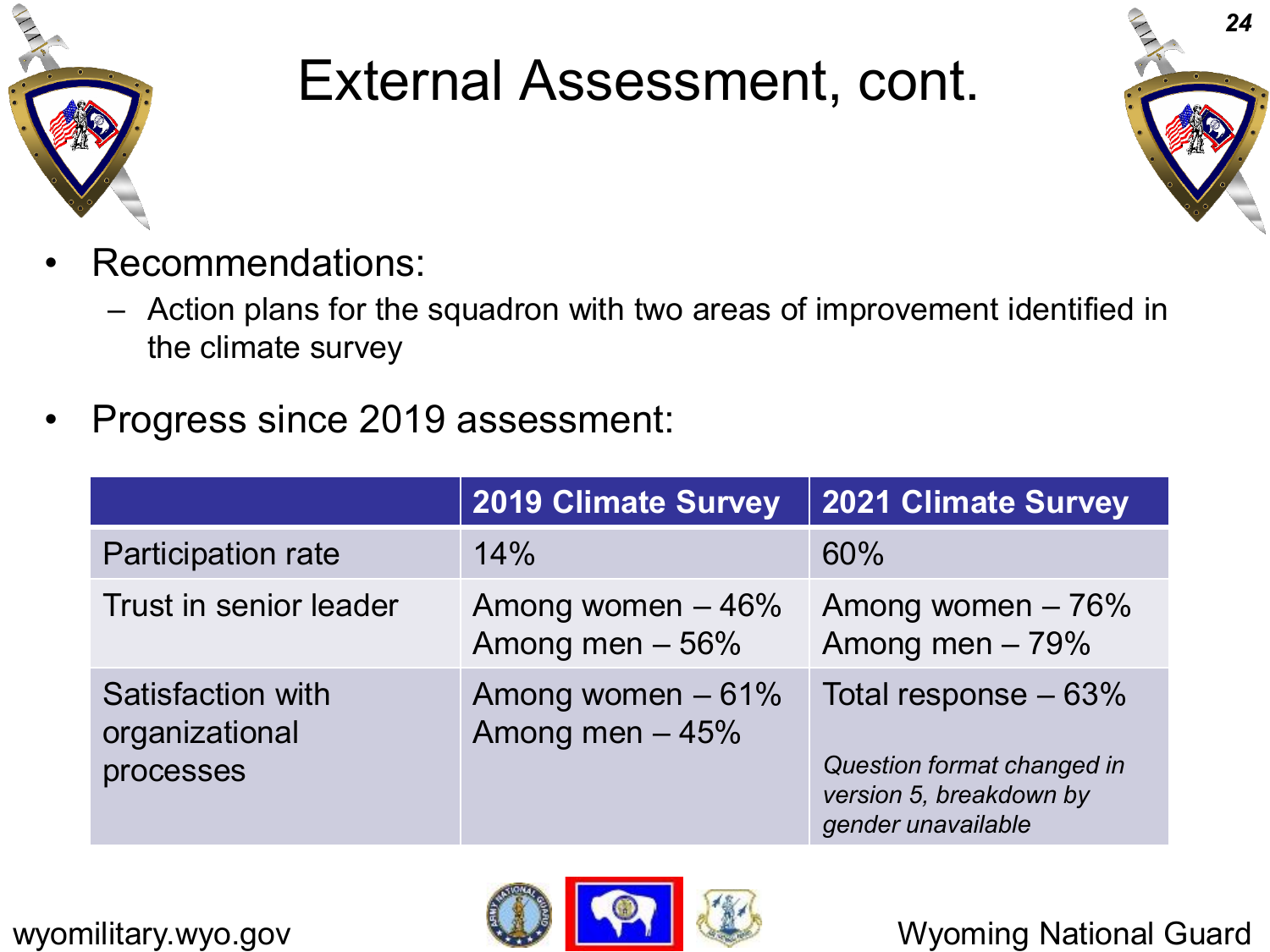

### Sexual Assault



- Sexual Assault Definition (from Department of Defense)
	- Intentional sexual contact characterized by use of force, threats, intimidation, or abuse or when the victim does not or cannot consent
	- Includes a broad category of sexual offenses consisting of the following specific UCMJ offenses:
		- Rape
		- Sexual assault
		- Aggravated sexual contact
		- Abusive sexual contact
		- Forcible sodomy
		- Attempts to commit any these acts

– **NOTE: Reported sexual assaults are NEVER investigated internally, but are always turned over to law enforcement agencies for investigation.**

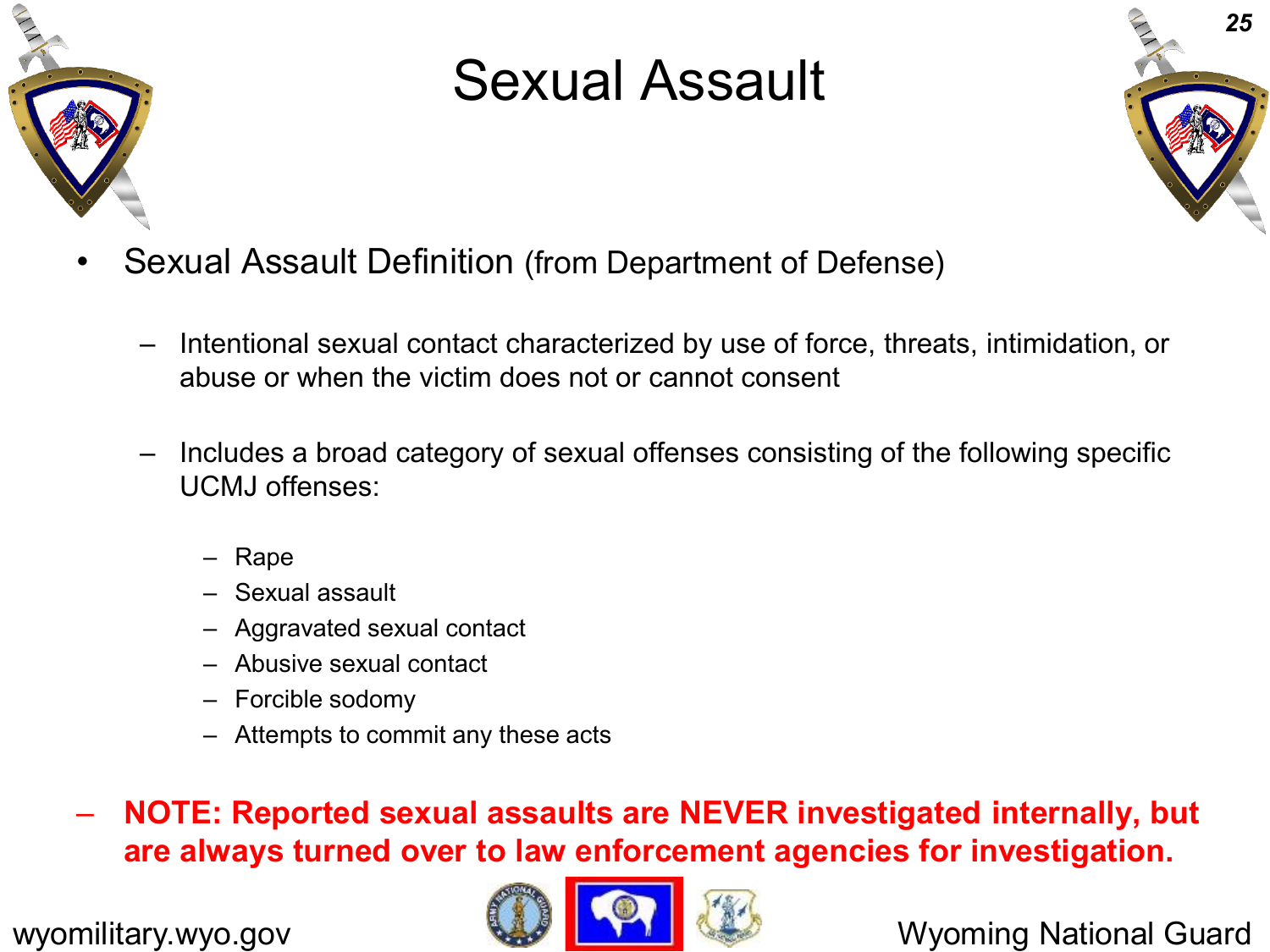

#### Sexual Assault, cont.



- Reports in the WYMD from Fiscal Year 2021: **6**  *(3 restricted & 3 unrestricted)*
	- **NOTE:** *We encourage reports so our victims can get help. Our goal is honest and accurate reporting. We strive to create an environment and culture free from sexual assault where employees will report assaults and have access to competent resources for assistance.*
	- We encourage reporting of assault even if the perpetrator is not associated with the U.S. military.
	- 3 of 6 cases happened in FY21; remaining 3 occurred in previous years
- Trends:
	- **Associated with travel (83%)** / Out-of-state (67%) / Assault happened on DoD property (50%)
	- Military on military (67%; in all 6 cases the victim was in a military status)
	- Perpetrator was **NOT** a WY Guardsman (83% only 1 perpetrator had affiliation with the WY National Guard)
	- **Use of alcohol by victim (83%)**
		- NOTE: We do not have a mechanism to accurately report drug and alcohol use by the perpetrators; however, the use of drugs and/or alcohol by the perpetrator is suspected at the same rate
	- **Female victims and male perpetrators** (83%; 1 case that involves 2 females)
	- Perpetrator was known to victim (67%)

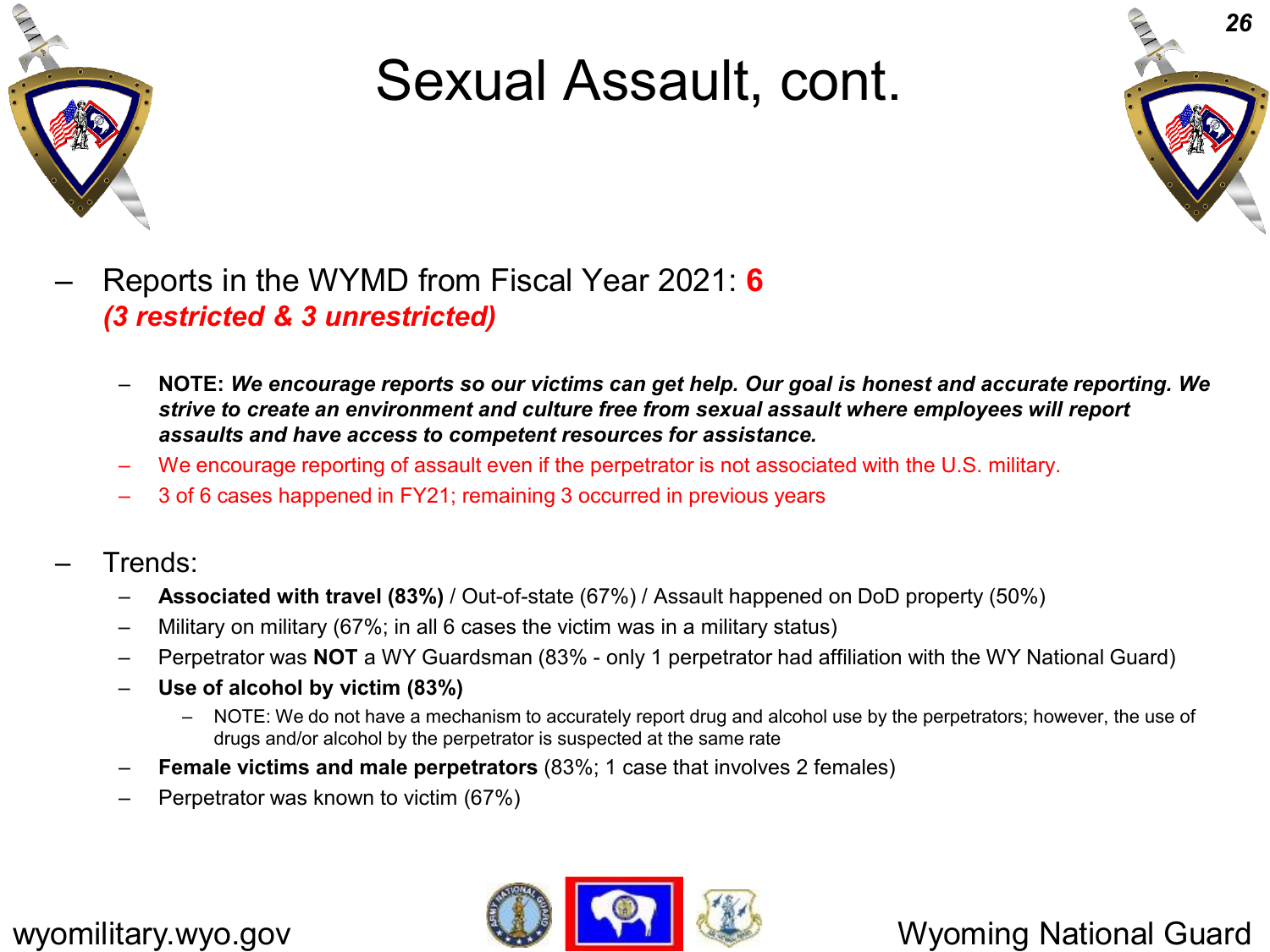

#### Sexual Assault, cont.



#### **FY21 Unrestricted Reports, Case Details**

|                                     | <b>Case A</b>                          | <b>Case B</b>                                        | <b>Case C</b>                                        |
|-------------------------------------|----------------------------------------|------------------------------------------------------|------------------------------------------------------|
| <b>Victim Gender</b>                | Female                                 | Female                                               | Female                                               |
| <b>Perpetrator Gender</b>           | Male                                   | Male                                                 | Female                                               |
| <b>Year of Assault</b>              | <b>Previous FY</b>                     | <b>FY21</b>                                          | <b>FY21</b>                                          |
| <b>Victim's Duty Status</b>         | Title 32, Annual Training              | Title 10, Advanced<br><b>Training Orders</b>         | Title 10, Basic Training<br><b>Orders</b>            |
| <b>Perpetrator's Duty Status</b>    | Title 32, Annual Training              | Title 10                                             | Title 10                                             |
| <b>Perpetrator in WYNG?</b>         | Yes                                    | <b>No</b>                                            | No.                                                  |
| <b>Victim and Perpetrator Ranks</b> | Same rank                              | Same rank                                            | Same rank                                            |
| <b>Law Enforcement Status</b>       | <b>Laramie County Circuit</b><br>Court | Open with Office of<br><b>Special Investigations</b> | Open with Office of<br><b>Special Investigations</b> |
| <b>Perpetrator Known to victim?</b> | Yes                                    | <b>No</b>                                            | <b>No</b>                                            |
| <b>Assault happened in WY?</b>      | <b>Yes</b>                             | No                                                   | <b>No</b>                                            |

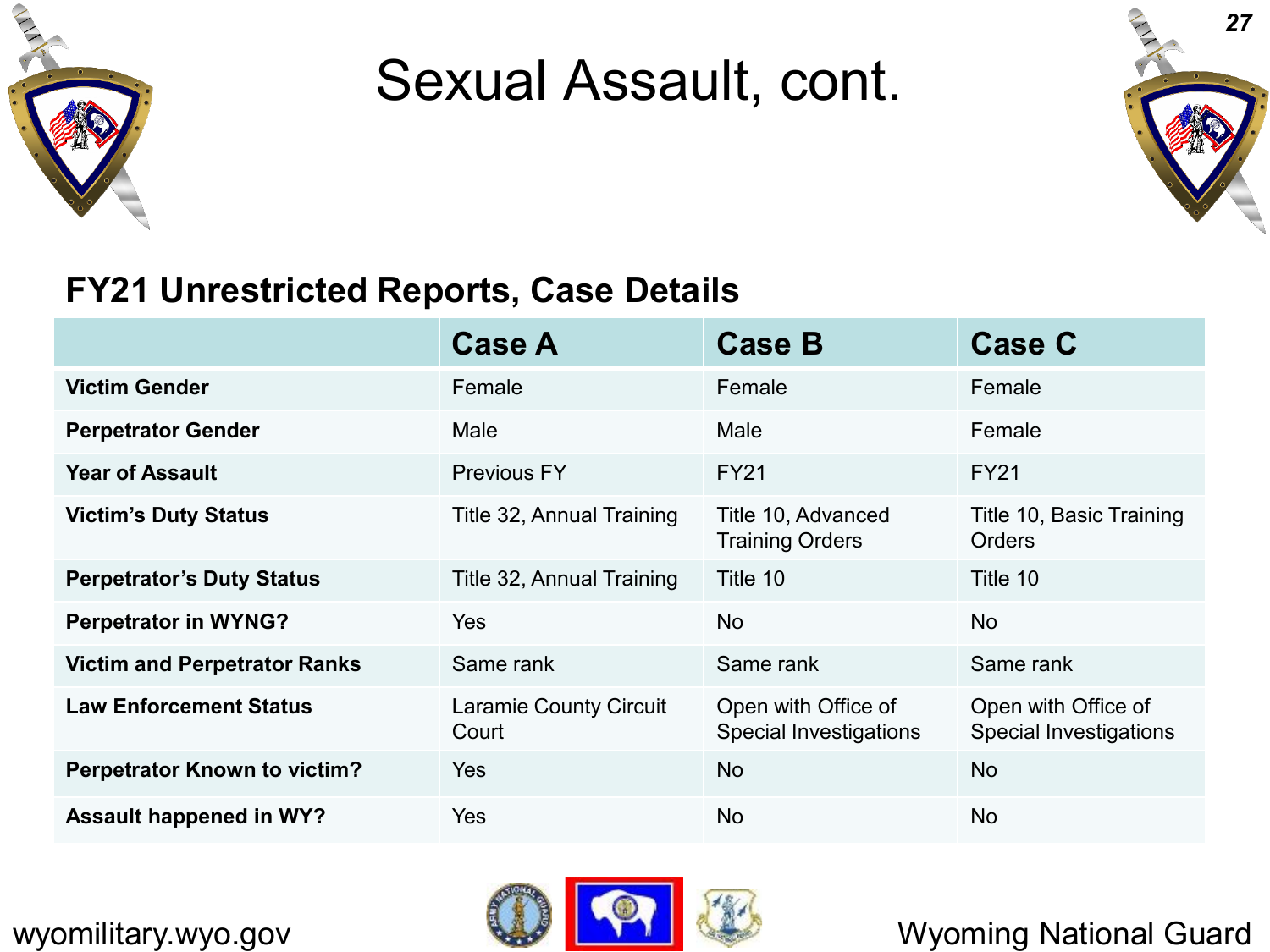

# Required Training



- **Across the WYMD:** a part of new employee orientation (all full time employees), Student Flight (Air), and Recruit Sustainment Program (Army)
- **Army National Guard:** included in initial training AND all members receive annual face-to-face Sexual Harassment and Assault Response and Prevention (SHARP) training; "buddy aid" training to Recruit Sustainment Program, pre-command course, and senior leaders
- **Air National Guard:** included in Basic Military Training and Officer Training School curriculum AND all members receive annual Sexual Assault Prevention and Response (SAPR) training
- **Federal Civilians:** service-specific based on Army or Air assignment
- **State of Wyoming employees:** receive refresher if assigned to a supervisory role

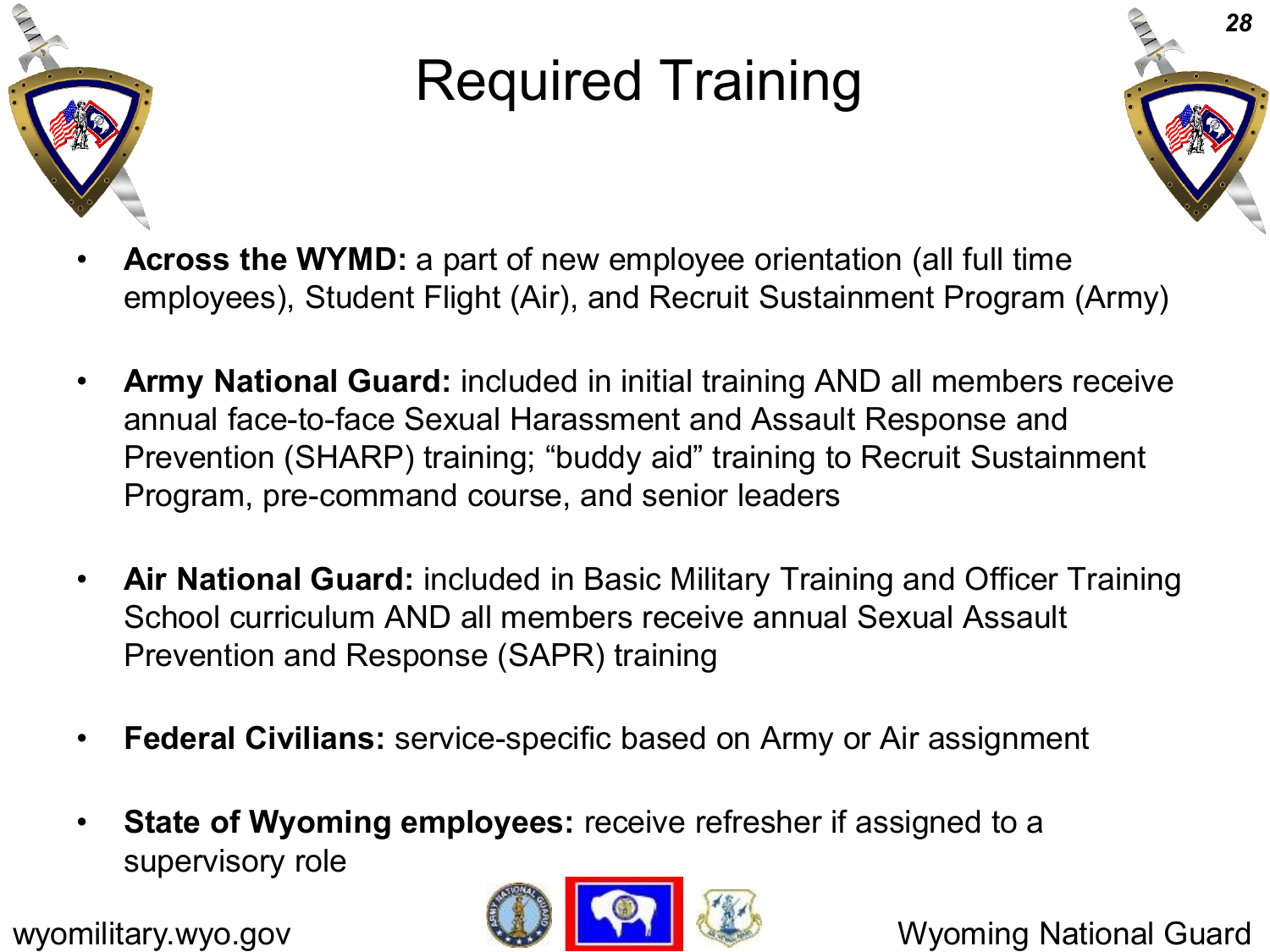

## Advanced Training



- **Army National Guard:** additional duty victim advocates receive 80 hours of training upon selection and 32 hours every two years after
- **Air National Guard:** additional duty victim advocates receive 40 hours of training upon selection and 32 hours every two years after
- 21 Army Victim Advocates
- 6 Air Victim Advocates

**NOTE: The difference between the number of trained Victim Advocates relates to case load. In a typical year, the Army National Guard has more cases than the Air National Guard. Additionally, the Air National Guard is centralized in Cheyenne while the Army National Guard operates from multiple locations across the state.**

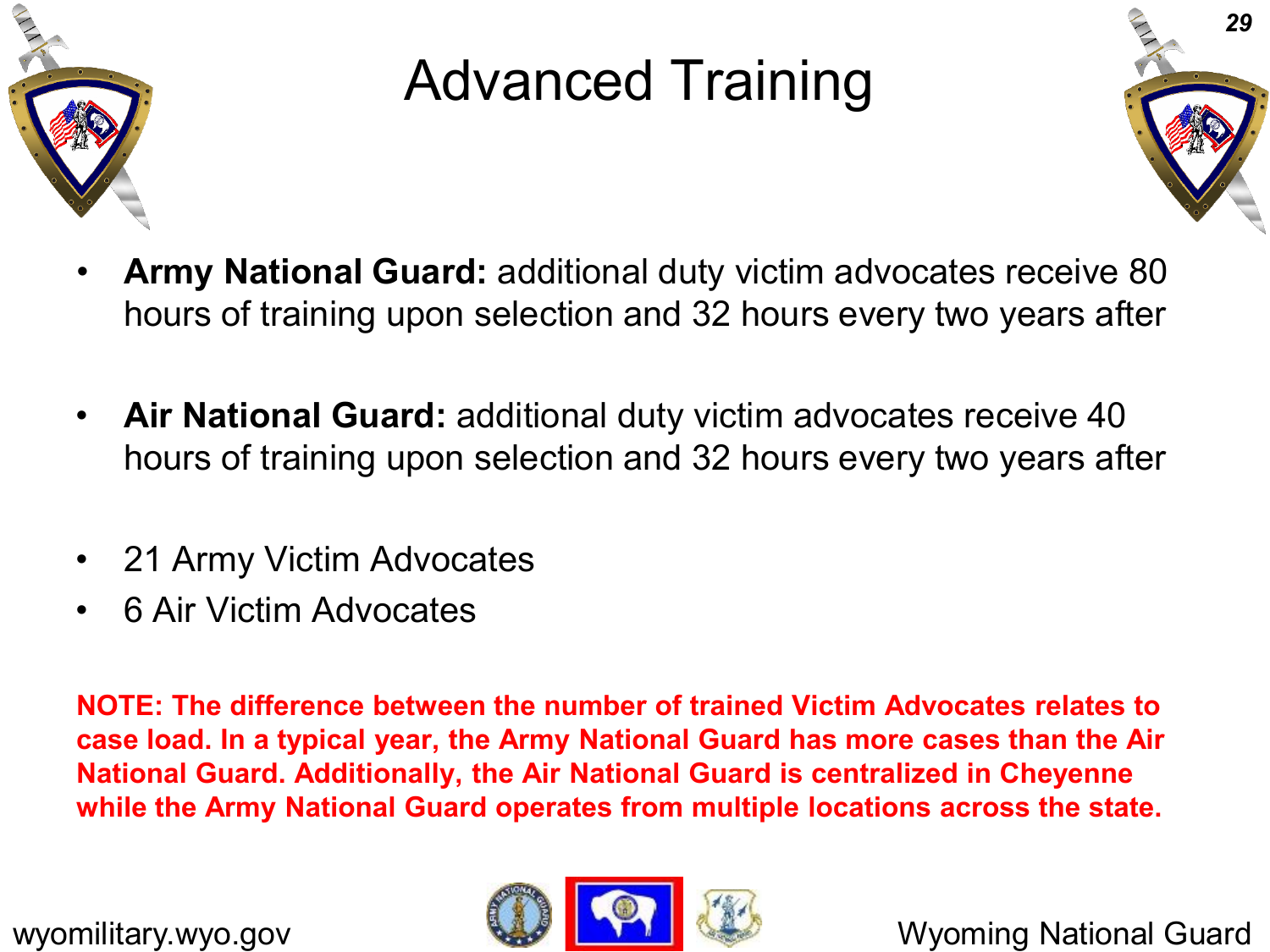

## Sexual Harassment Reporting Options for WYMD Employees



|                                                  | <b>Formal Reporting</b><br><b>Options</b>                                        | <b>Informal Reporting</b><br><b>Options</b>        |
|--------------------------------------------------|----------------------------------------------------------------------------------|----------------------------------------------------|
| <b>Army National</b><br><b>Guard</b>             | Military EO staff at major<br>units; Inspector General*;<br><b>SHARP Offices</b> | Chain-of-Command; unit<br>leadership; TAG Hotline  |
| <b>Air National Guard</b>                        | Military EO staff at Airlift<br>Wing; Inspector General*;<br><b>SAPR Office</b>  | Chain-of-Command; unit<br>leadership; TAG Hotline  |
| <b>Federal Civilians</b><br>(Title 5 & Title 32) | EO Office within WYMD;<br>Inspector General*                                     | Chain-of-Command; unit<br>leadership; TAG Hotline  |
| <b>State Employees</b>                           | State HR Manager;<br><b>State Administration &amp;</b><br>Information            | Supervisory chain; unit<br>leadership; TAG Hotline |

**\*The WYMD has a Title 10 Inspector General who provides an independent look at the agency and is a place where whistle blower and reprisal complaints can be made; the officer reports to NGB**

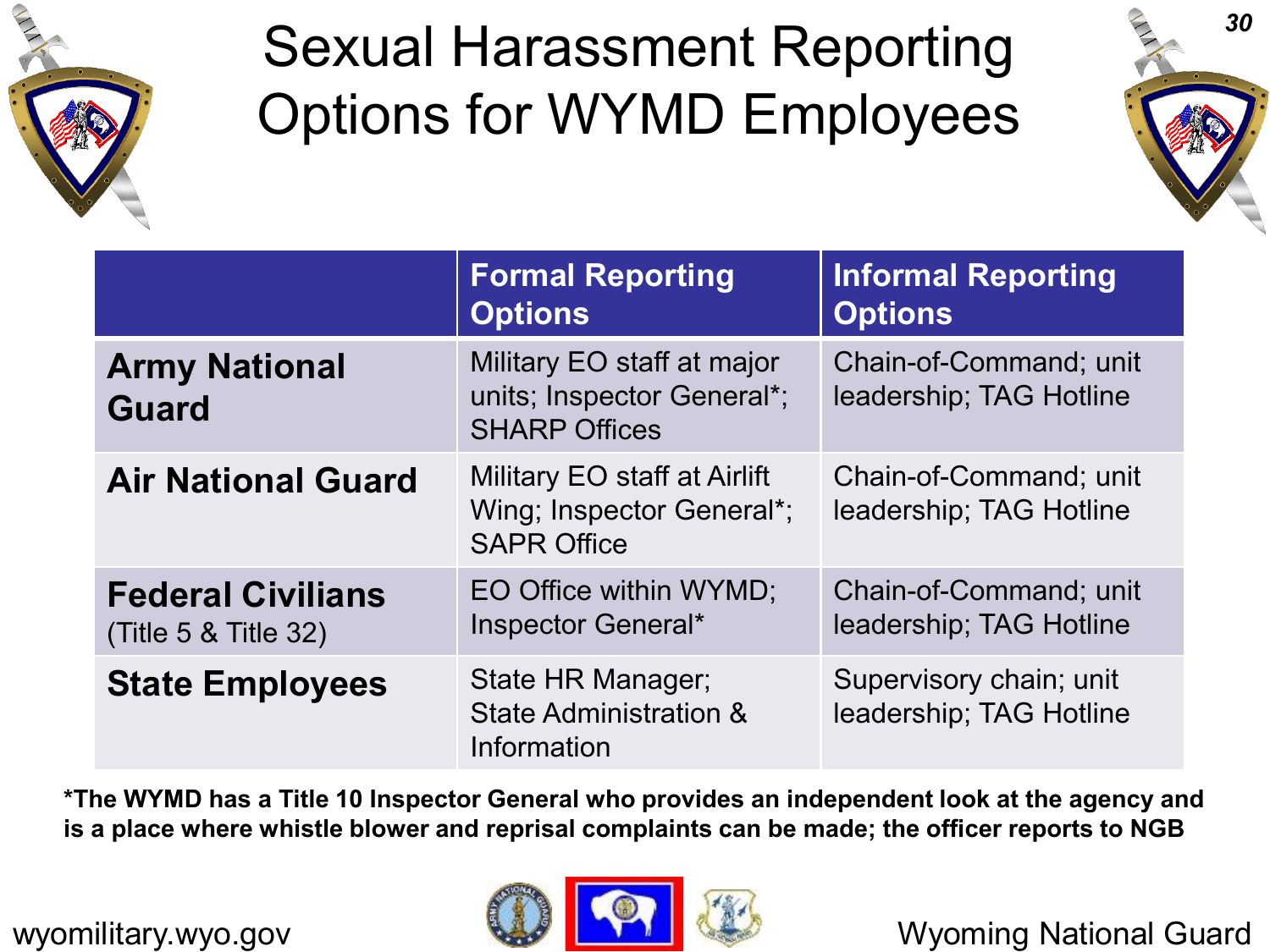

## Sexual Assault Reporting Options for WYMD Employees



|                                                            | <b>Unrestricted Reporting</b><br><b>Options</b>                                                                                                                                                          | <b>Restricted Reporting</b><br><b>Options</b>                                                                                   |
|------------------------------------------------------------|----------------------------------------------------------------------------------------------------------------------------------------------------------------------------------------------------------|---------------------------------------------------------------------------------------------------------------------------------|
|                                                            | Unrestricted = chain-of-command is informed<br>and assault is reported to law enforcement                                                                                                                | <b>Restricted = victim is supported without</b><br>chain-of-command or law enforcement<br>notification                          |
| <b>Uniformed</b><br><b>Members</b>                         | <b>Medical Provider</b><br>Director of Psychological Health<br>Chaplain<br><b>SHARP/SARC Offices</b><br><b>Victim Advocates</b><br><b>Chain of Command</b><br>Law Enforcement<br><b>National Hotline</b> | <b>Medical Provider</b><br>Director of Psychological Health<br>Chaplain<br><b>SHARP/SARC Offices</b><br><b>Victim Advocates</b> |
| <b>Federal</b><br><b>Civilians</b><br>(Title 5 & Title 32) | Same a National Guard options                                                                                                                                                                            | Same as National Guard options                                                                                                  |
| <b>State</b><br><b>Employees</b>                           | State A&I<br>Law Enforcement<br><b>Supervisory Chain</b>                                                                                                                                                 | Restricted reporting is not applicable, but<br>employees can seek confidential support<br>and care from a Medical Provider      |

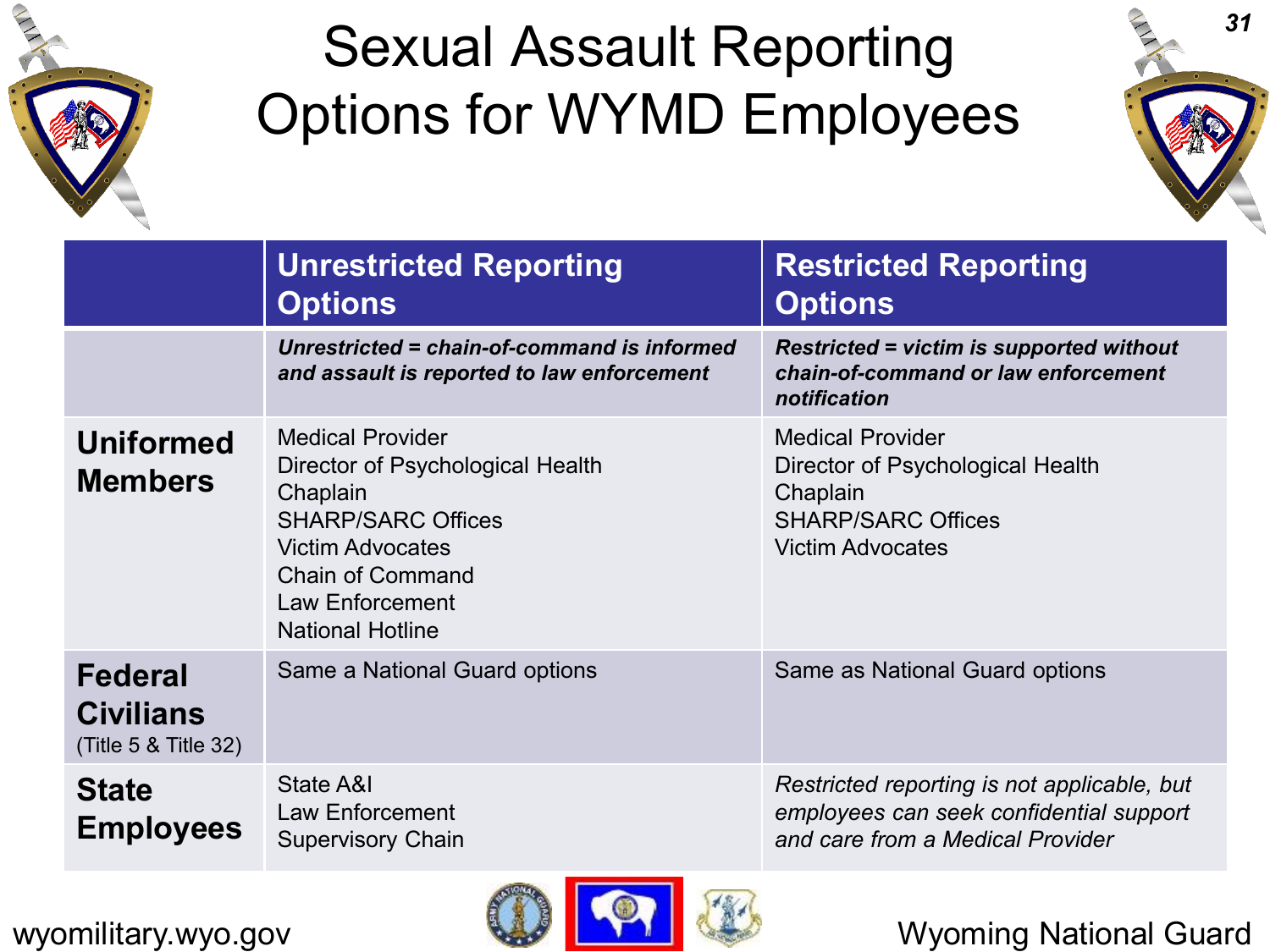

# 2021 Unit Climate Survey Results



#### **Background**

- Required by the Department of Defense in response to the Fort Hood Report released in 2020
- Conducted in the WYMD from 20 February to 26 April
- Included 10 questions open ended allowing for respondents to elaborate
- 823 / 1600 Soldiers participated = 51.4% participation rate
- 612 / 1280 Airmen participated = 47.8% participation rate
- Survey Issues / Gaps
	- State of Wyoming and Federal Civilian employees not included
	- Difficult to track trends over multiple surveys/years, because the question formats change; 2021 survey is version 5
- Areas of Concern from 2021 Data
	- Organizational communication
	- High stress work environment / Leadership support / Morale issues
	- Career development / Work-life balance challenges
	- Inappropriate jokes, comments, and stories in the workplace (including gender and race)

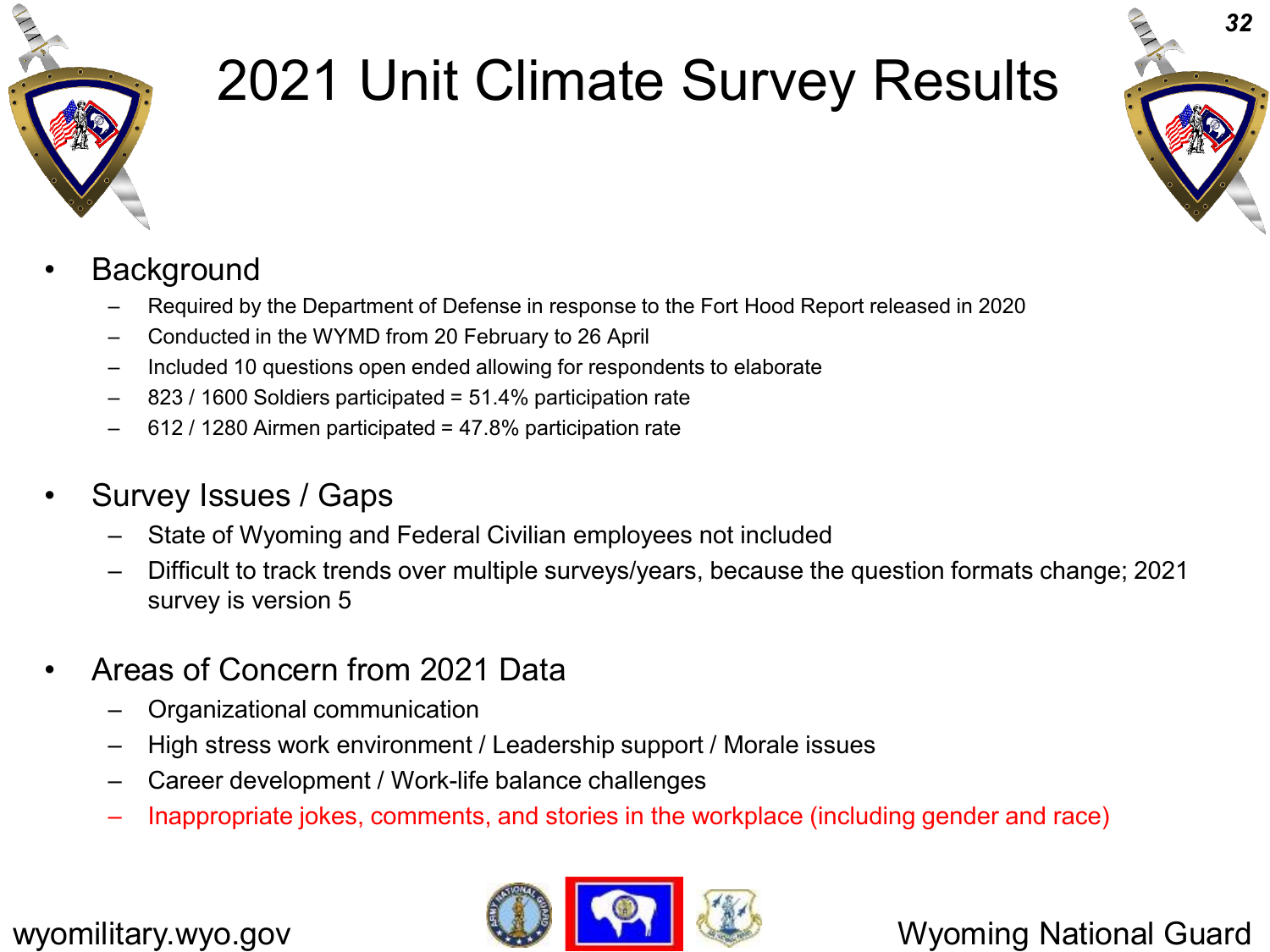

### 2021 Unit Climate Survey Results, cont.



| <b>QUESTION</b>                                                                                                                                                       | <b>Service Member Responses</b>         |                                          |  |
|-----------------------------------------------------------------------------------------------------------------------------------------------------------------------|-----------------------------------------|------------------------------------------|--|
|                                                                                                                                                                       | <b>ARNG</b>                             | <b>ANG</b>                               |  |
| Has someone from your unit mistreated, ignored,<br>excluded, or insulted you because of your gender?                                                                  | Never – 766, 93.5%<br>$Yes - 53, 6.5\%$ | Never $-576, 94.3%$<br>$Yes - 35, 5.7\%$ |  |
| Has someone from your unit told sexual jokes that<br>made you uncomfortable, angry, or upset?                                                                         | Never – 640, 78.5%<br>Yes $-176, 21.5%$ | Never - 525, 86.3%<br>$Yes - 83, 13.7\%$ |  |
| Has someone from your unit displayed, showed, or<br>sent sexually explicit materials (such as pictures or<br>videos) that made you uncomfortable, angry, or<br>upset? | Never - 734, 90.0%<br>Yes - 82, 10.0%   | Never - 592, 97.0%<br>$Yes - 19, 3.0\%$  |  |
| Has someone from your unit asked you questions<br>about your sex life or sexual interests that made<br>you uncomfortable, angry, or upset?                            | Never - 745, 91.1%<br>Yes – 73, 8.9%    | Never - 596, 97.6%<br>Yes $-15, 2.6%$    |  |



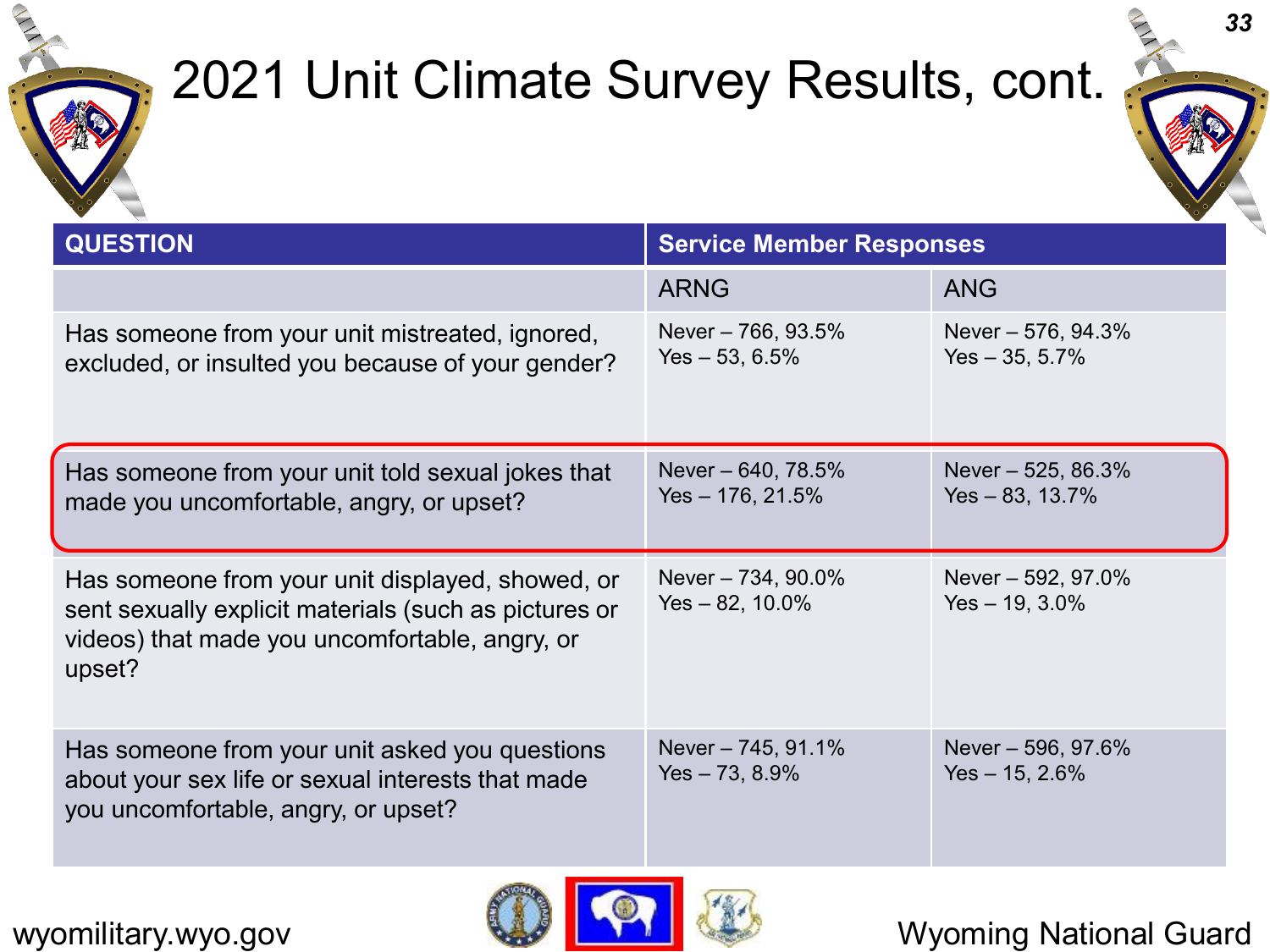

### 2021 Unit Climate Survey Results, cont.



| <b>QUESTION</b>                                                                                                                      | <b>ARNG</b>                             | <b>ANG</b>                               |
|--------------------------------------------------------------------------------------------------------------------------------------|-----------------------------------------|------------------------------------------|
| Has someone from your unit made<br>sexual comments about your<br>appearance or body that made you<br>uncomfortable, angry, or upset? | Never - 744, 90.8%<br>$Yes - 87, 9.2\%$ | Never - 588, 96.4%<br>$Yes - 22, 3.6\%$  |
| Has someone from your unit made<br>attempts to establish unwanted<br>romantic or sexual relationships<br>with you?                   | Never - 784, 95.8%<br>$Yes - 34, 4.2\%$ | Never $-600, 98.2%$<br>$Yes - 11, 1.8\%$ |
| Has someone from your unit<br>intentionally touched you in<br>unwanted ways?                                                         | Never - 795, 97.2%<br>$Yes - 23, 2.8\%$ | Never - 604, 99.0%<br>Yes $-6$ , 1.0%    |

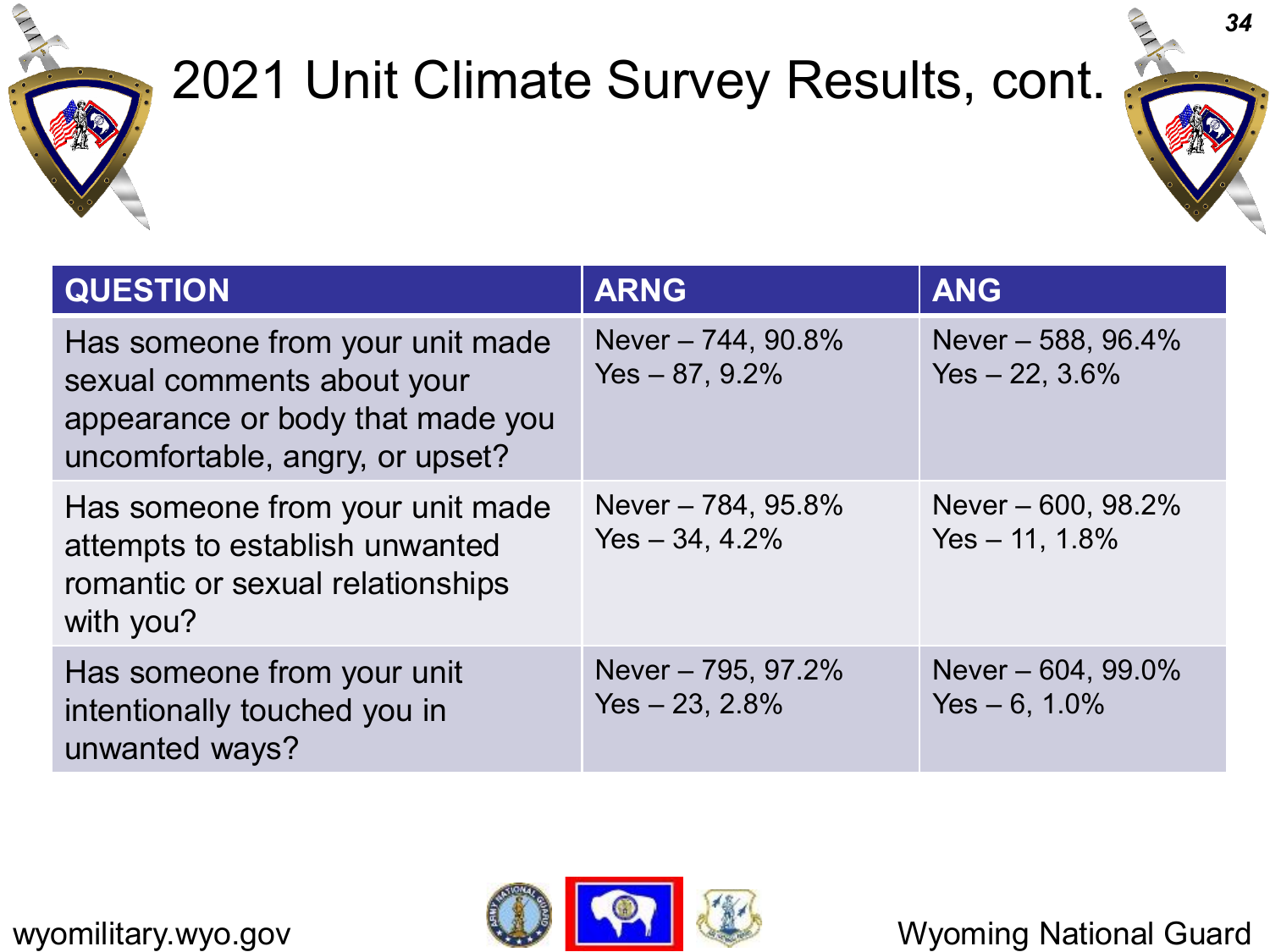

# 2021 Inspector General's Unit Sensing Session Results



- Background:
	- WY has a Title 10 officer from the Active Duty Air Force and an NCO leading the State's Inspector General office.
		- They report directly to NGB and provide critical reports to The Adjutant General.
		- They are responsible for addressing complaints made in the force.
		- They can receive whistle blower and reprisal complaints.
	- Conducted unit visits each month to talk with Soldiers and Airmen and "sense" the environment.
	- After each visit, they provide a summary, elaborate on anything of concern, and collect trend data for presentation to The Adjutant General.
- Training Year 2021 Sessions:
	- 6 sites visited
	- 300 service members contacted

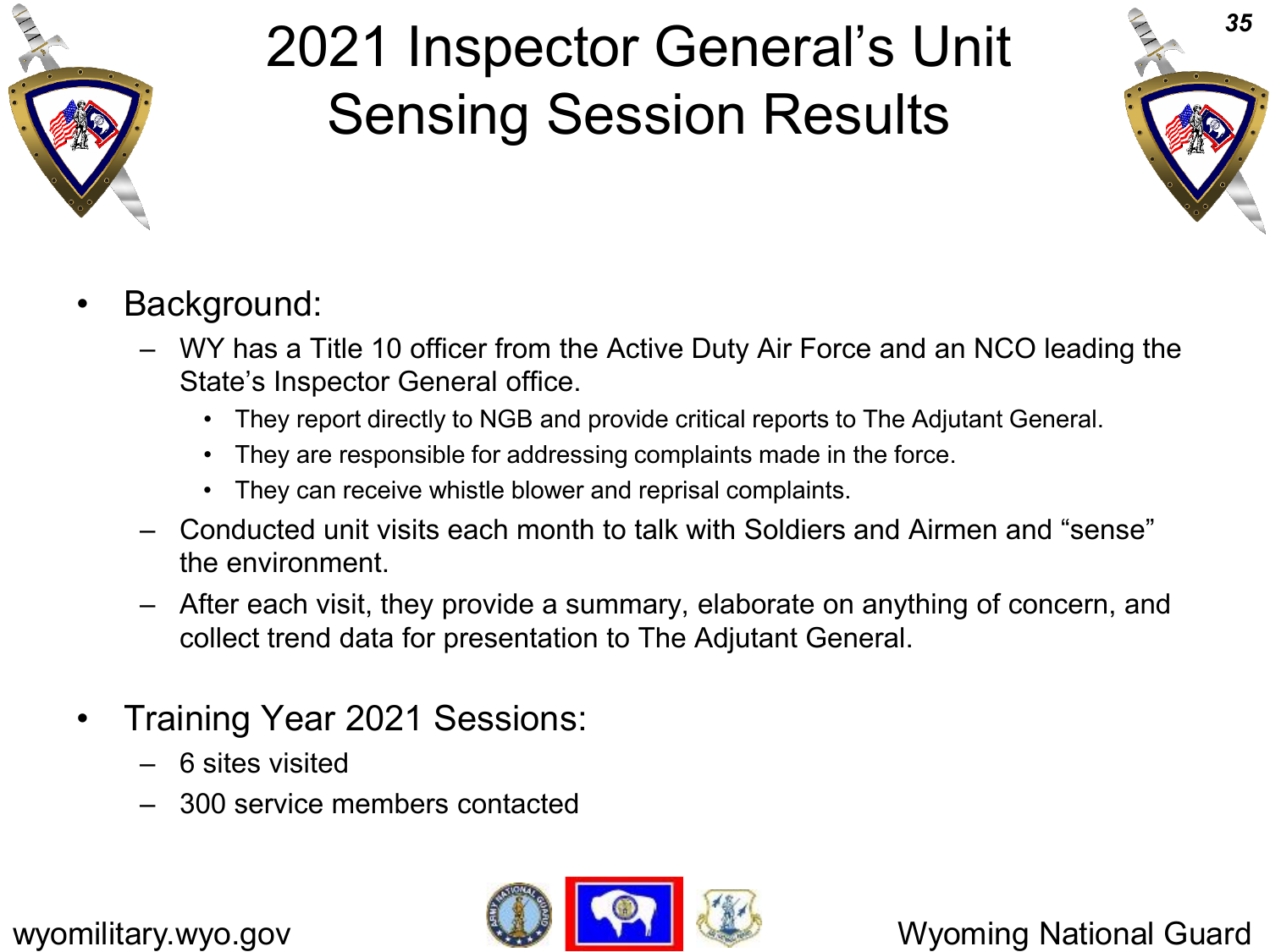

## 2021 Unit Sensing Session Results, cont.



- Identified trends:
	- Concern over preference for schools and deployments based on status and career field
	- Prevalence of offensive jokes, comments, and stories based on gender, ethnicity, religion, and sexual orientation (unit specific)
	- Not enough focus on retention
	- Reports of issues accessing medical care
	- Concerns among the force on the mandatory COVID vaccine

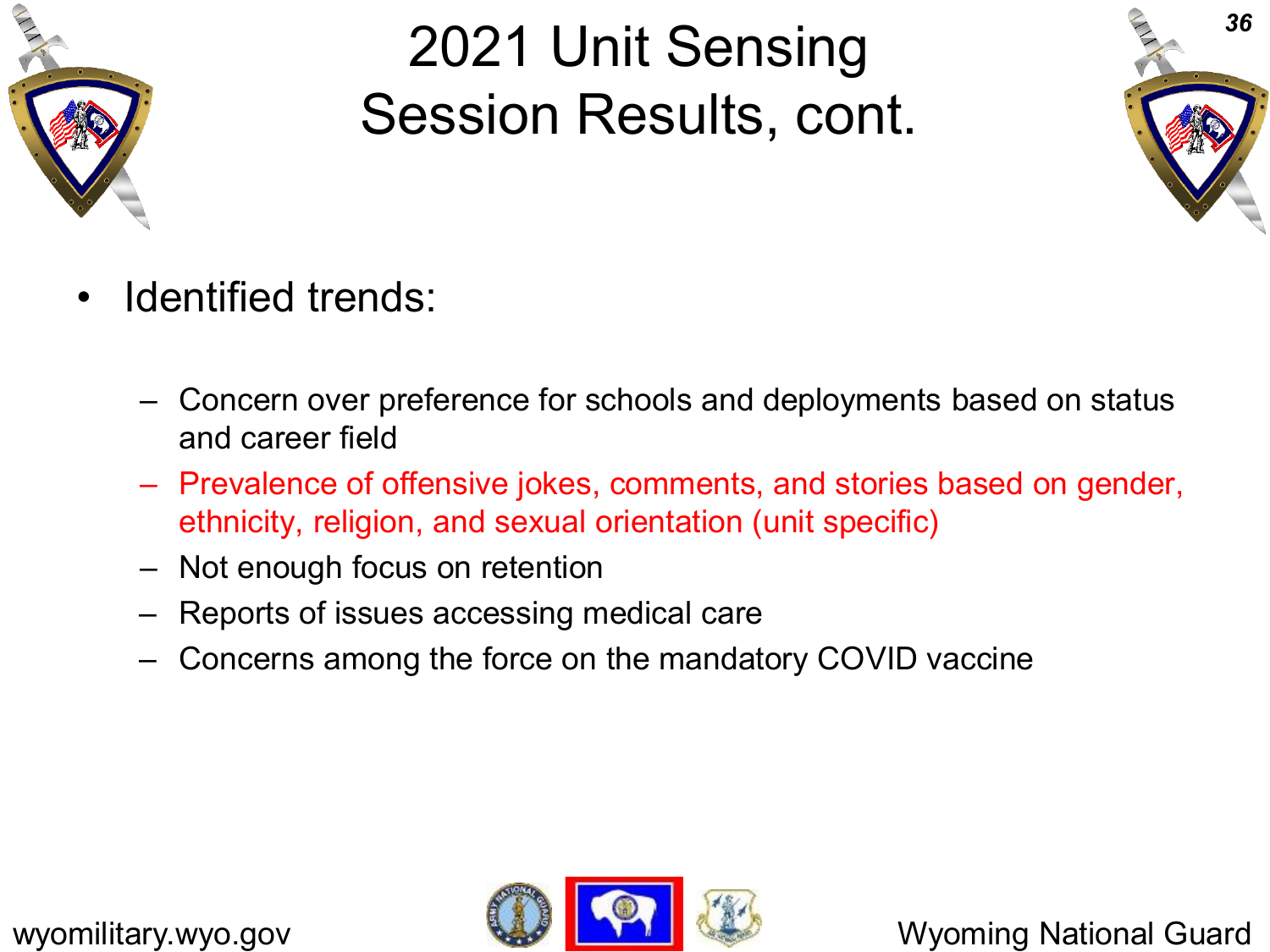

#### Commander's Assessment Assistant Adjutant General – Air Brig Gen Justin Walrath



- Data tells us:
	- We DO NOT have a widespread problem with sexual harassment or sexual assault
	- Only 3 percent of Airmen responded negatively when asked if Command/Leaders responded to sexual harassment.
	- 2021 DOD Sexual Harassment/Assault survey, shows low occurrences of both.
	- We DO have occurrences of inappropriate comments being made.
- Identification of Air National Guard Gaps:
	- No full time EO resource at the Airlift Wing
	- Air Force eliminated the part time, drill status military EO commissioned officer position
	- 153 AW has detailed a fully qualified officer to EO position despite no manning from NGB
	- Need to incorporate a method to track trends between DEOCS surveys
- Plan moving forward:
	- Formation of a working group to produce a corrective action plan for elimination of workplace hostility
	- Moved EO officer to a space away from Airlift Wing leadership to encourage members with concerns to come forward
	- Full integration of a newly hired, fully trained SARC officer
	- Increased collaboration among the Airman Care Team (SARC, Director of Psychological Health, Chaplains, Fam Readiness, EO)
	- Sustain zero tolerance of inappropriate comments in the workplace. Trained yearly.
	- Sustain Sexual Assault Prevention Training to 100 percent of the work force yearly.

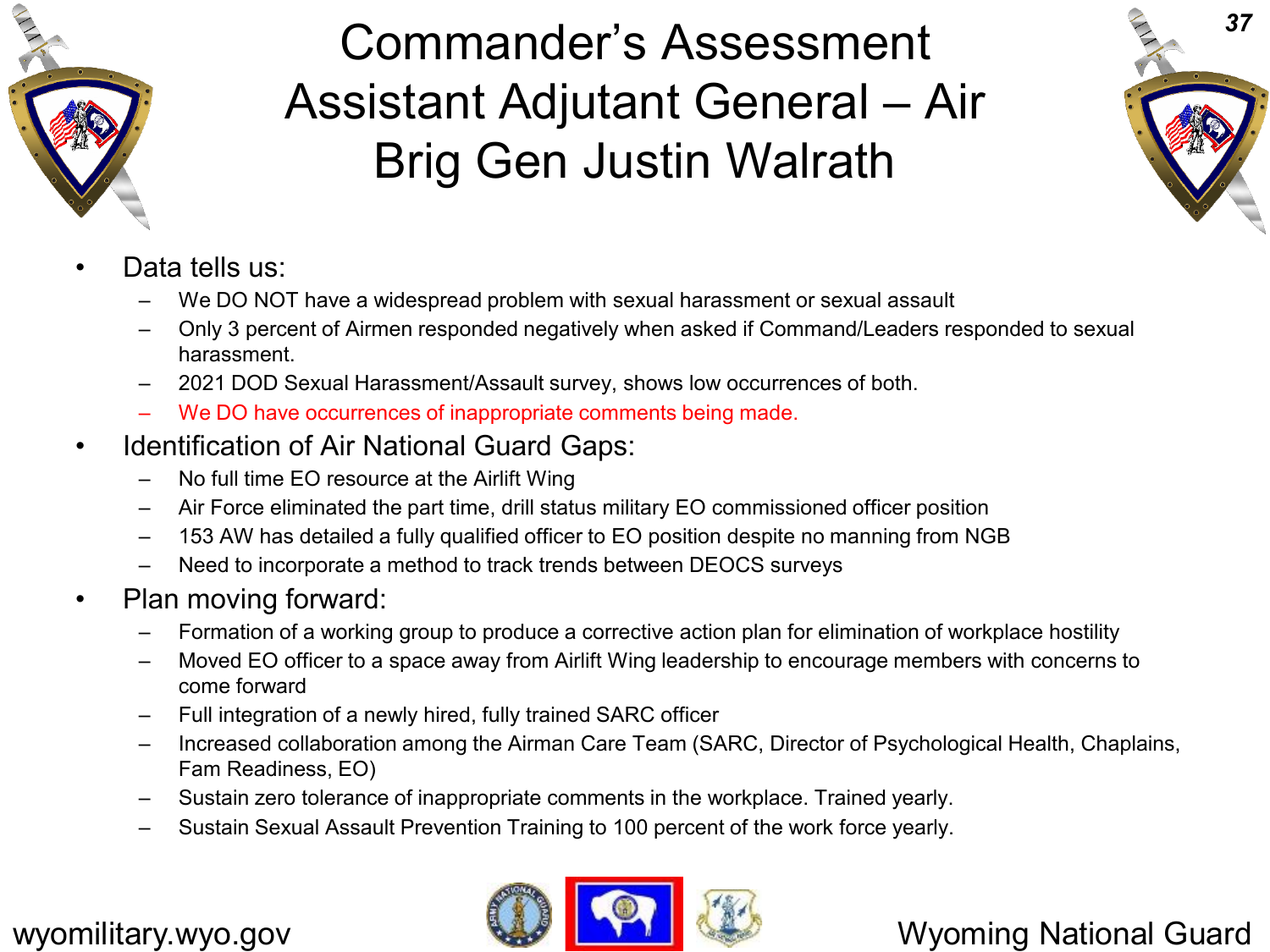

#### Commander's Assessment Assistant Adjutant General – Army BG Brian Nesvik



- Data tells us:
	- WYARNG requires additional effort at all levels to address ambient sexual harassment or inappropriate comments
	- Little mention of sexual assault and Soldiers report feeling safe
	- Must assume there are more incidents than reports
- Plan moving forward:
	- Continue implementing phased recommendations of 2021 SHARP Task Force
		- Focused training efforts at all levels to enhance trust and willingness to report sexual behaviors including ambient sexual harassment
		- Develop streamlined reporting processes
		- Implement specific actions to improve Soldier care
		- Create a separate office space, outside the chain of command, led by a civilian employee who reports directly to the WYARNG Commander
		- Develop additional accountability requirements for commanders in handling of reported sexual harassment incidents
		- Conduct anonymous surveys in conjunction with annual Soldier period health assessments

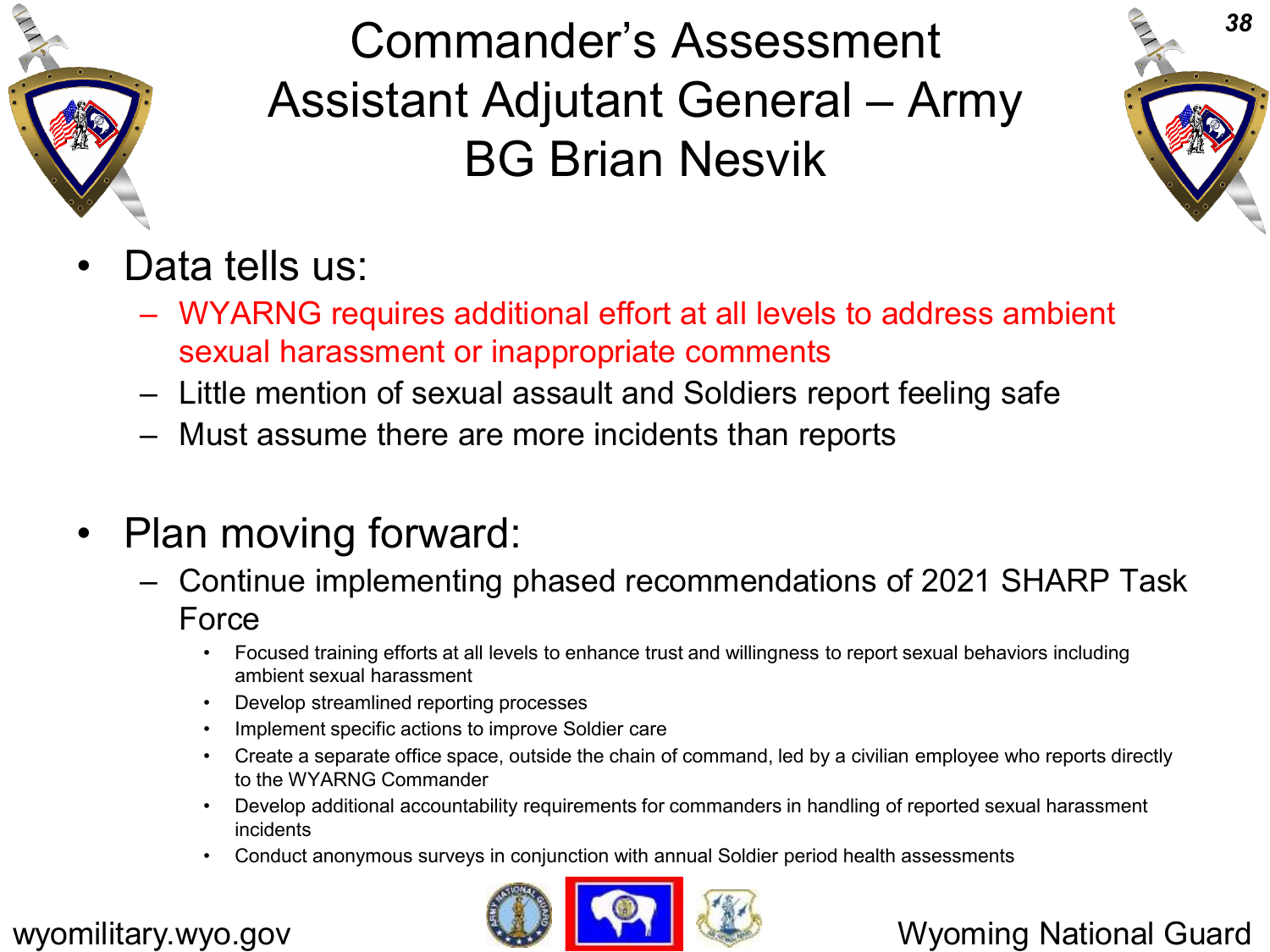

# Commander's Assessment The Adjutant General



- Based on the South Dakota review of the WYANG in 2019, the climate survey from 2021, the IG sensing sessions, my own circulation through the force, and the two Commanders' assessments leads me to believe: **we do not have a culture that enables sexual harassment and sexual assault, nor do we have pervasive, systemic issue with either sexual harassment or sexual assault**.
	- **We take action every time an issue of sexual harassment or sexual assault is raised.**
	- We may have individual "bad actors" who do not appropriately live our military and WY values.
	- We DO have areas where further education and training of our employees could significantly improve our culture.
		- Maintaining a professional work space and elimination of inappropriate comments, jokes, and stories
		- Buddy aid or wingman mentality // See something, Say something
		- Safe consumption of alcohol
		- Emphasis on safety protocols when traveling outside the state
	- We have processes and resources to care for sexual assault victims. Focus must be on PREVENTION of sexual assault (alcohol, when our folks leave the state and their Wingman/Battle Buddy)

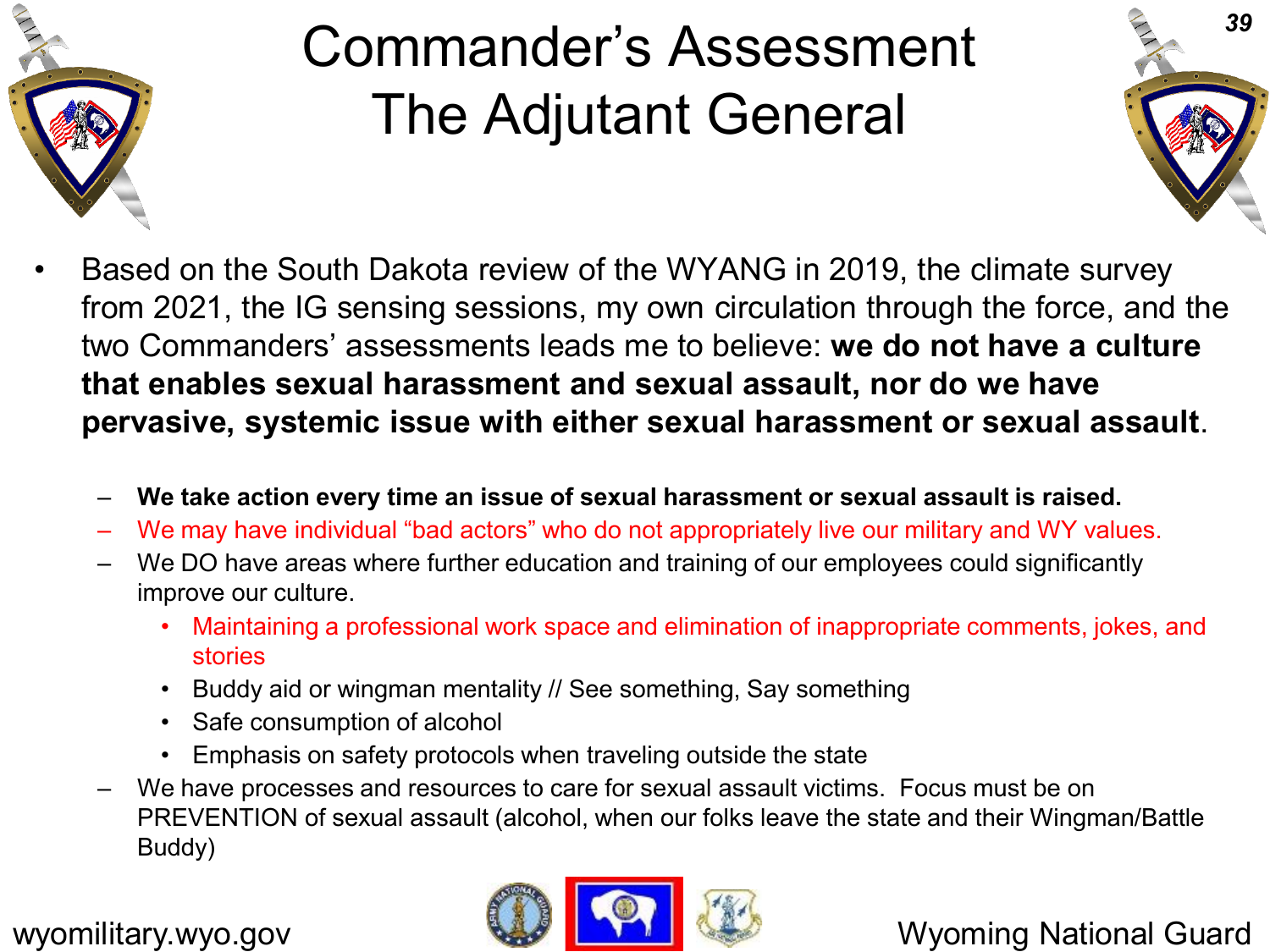

Commander's Assessment The Adjutant General, cont.



- Identification of WYMD Gaps:
	- Stove-piped reporting of sexual harassment issues in the force, based on employee status, without a centralized method to track reports
	- Lack centralized data collection that would allow senior leaders to analyze trends around sexual harassment in the force
	- No federally funded resource to oversee the agency's policies, reporting, and trend analysis of sexual harassment
	- Lack of follow through on survey feedback

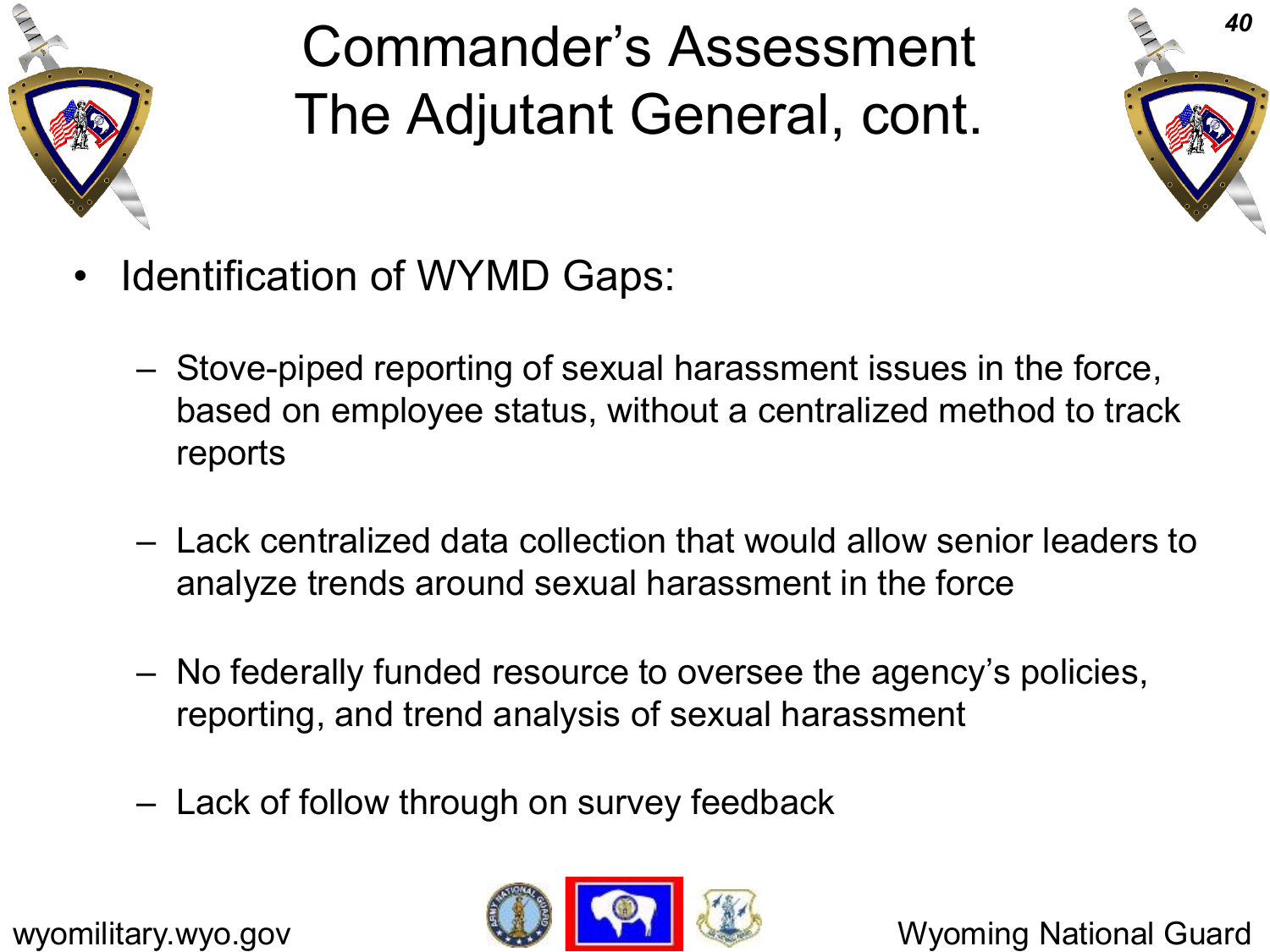

# Possible Legislative Actions



Codify the requirement for the adjutant general to provide this report annually to the WY Legislature (*Texas adopted a law in 2021 that requires annual reporting to the legislature*)

- 1. Policies and procedures implemented by the adjutant general in response to incidents of sexual assault
- 2. Assessment of the implementation and effectiveness of the program and policies and procedures on the prevention and oversight of the state's response to reports of sexual assault
- 3. Analysis of the number of incidents of sexual assault involving members of the National Guard
- 4. Deficiencies in training

NOTE: *the TX law allows aggregated statistical data reporting for all restricted cases to protect victims*